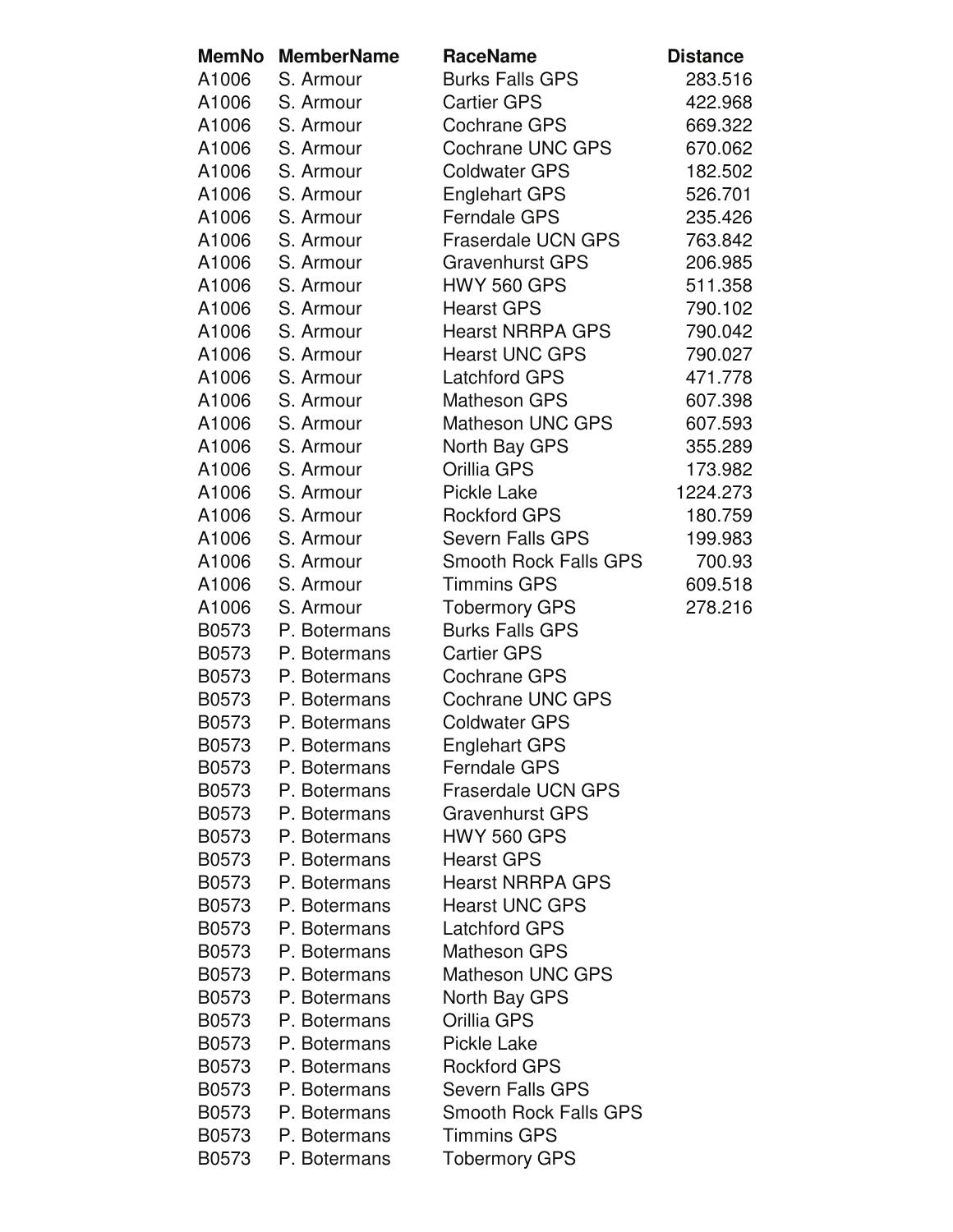| B <sub>1007</sub>                      | S. Burdzinski      | <b>Burks Falls GPS</b>                             | 266.816  |
|----------------------------------------|--------------------|----------------------------------------------------|----------|
| B <sub>1007</sub>                      | S. Burdzinski      | <b>Cartier GPS</b>                                 | 412.795  |
| B1007                                  | S. Burdzinski      | <b>Cochrane GPS</b>                                | 656.016  |
| B1007                                  | S. Burdzinski      | <b>Cochrane UNC GPS</b>                            | 656.748  |
| B1007                                  | S. Burdzinski      | <b>Coldwater GPS</b>                               | 166.256  |
| B1007                                  | S. Burdzinski      | <b>Englehart GPS</b>                               | 511.575  |
| B1007                                  | S. Burdzinski      | <b>Ferndale GPS</b>                                | 228.774  |
| B1007                                  | S. Burdzinski      | <b>Fraserdale UCN GPS</b>                          | 751.106  |
| B1007                                  | S. Burdzinski      | <b>Gravenhurst GPS</b>                             | 189.618  |
| B1007                                  | S. Burdzinski      | <b>HWY 560 GPS</b>                                 | 500.883  |
| B1007                                  | S. Burdzinski      | <b>Hearst GPS</b>                                  | 780.63   |
| B1007                                  | S. Burdzinski      | <b>Hearst NRRPA GPS</b>                            | 780.567  |
| B1007                                  | S. Burdzinski      | <b>Hearst UNC GPS</b>                              | 780.551  |
| B1007                                  | S. Burdzinski      | <b>Latchford GPS</b>                               | 456.529  |
| B1007                                  | S. Burdzinski      | <b>Matheson GPS</b>                                | 593.275  |
| B1007                                  | S. Burdzinski      | <b>Matheson UNC GPS</b>                            | 593.47   |
| B1007                                  | S. Burdzinski      | North Bay GPS                                      | 338.837  |
| B1007                                  | S. Burdzinski      | Orillia GPS                                        | 156.62   |
| B1007                                  | S. Burdzinski      | <b>Pickle Lake</b>                                 | 1220.197 |
| B1007                                  | S. Burdzinski      | <b>Rockford GPS</b>                                | 174.374  |
| B1007                                  | S. Burdzinski      | <b>Severn Falls GPS</b>                            | 183.609  |
| B1007                                  | S. Burdzinski      | <b>Smooth Rock Falls GPS</b>                       | 688.495  |
| B1007                                  | S. Burdzinski      | <b>Timmins GPS</b>                                 | 597.019  |
| B1007                                  | S. Burdzinski      | <b>Tobermory GPS</b>                               | 272.249  |
| C1008                                  | T. Chyl            | <b>Burks Falls GPS</b>                             | 263.354  |
| C1008                                  | T. Chyl            | <b>Cartier GPS</b>                                 | 406.438  |
| C <sub>1008</sub>                      | T. Chyl            | <b>Cochrane GPS</b>                                | 650.81   |
| C <sub>1008</sub>                      | T. Chyl            | Cochrane UNC GPS                                   | 651.545  |
| C1008                                  | T. Chyl            | <b>Coldwater GPS</b>                               | 162.464  |
| C1008                                  | T. Chyl            | <b>Englehart GPS</b>                               | 507.214  |
| C1008                                  | T. Chyl            | <b>Ferndale GPS</b>                                | 221.471  |
| C1008                                  | T. Chyl            | <b>Fraserdale UCN GPS</b>                          | 745.673  |
| C1008                                  | T. Chyl            | <b>Gravenhurst GPS</b>                             | 186.618  |
| C <sub>1008</sub>                      | T. Chyl            | <b>HWY 560 GPS</b>                                 | 494.633  |
| C1008                                  | T. Chyl            | <b>Hearst GPS</b>                                  | 774.105  |
| C1008                                  | T. Chyl            | <b>Hearst NRRPA GPS</b>                            | 774.043  |
| C <sub>1008</sub>                      | T. Chyl            | <b>Hearst UNC GPS</b>                              | 774.027  |
| C1008                                  | T. Chyl            | <b>Latchford GPS</b>                               | 452.228  |
| C <sub>1008</sub>                      | T. Chyl            | <b>Matheson GPS</b>                                | 588.426  |
| C <sub>1008</sub>                      | T. Chyl            | <b>Matheson UNC GPS</b>                            | 588.62   |
| C <sub>1008</sub>                      |                    |                                                    | 335.225  |
| C <sub>1008</sub>                      | T. Chyl<br>T. Chyl | North Bay GPS<br>Orillia GPS                       | 153.606  |
|                                        |                    | <b>Pickle Lake</b>                                 | 1212.538 |
| C <sub>1008</sub><br>C <sub>1008</sub> | T. Chyl<br>T. Chyl | <b>Rockford GPS</b>                                | 166.979  |
| C1008                                  |                    | <b>Severn Falls GPS</b>                            | 179.908  |
|                                        | T. Chyl            |                                                    |          |
| C1008                                  | T. Chyl            | <b>Smooth Rock Falls GPS</b><br><b>Timmins GPS</b> | 682.941  |
| C1008                                  | T. Chyl            |                                                    | 591.483  |
| C <sub>1008</sub>                      | T. Chyl            | <b>Tobermory GPS</b>                               | 264.833  |
| C1204                                  | E. Camposilvan     | <b>Burks Falls GPS</b>                             | 267.507  |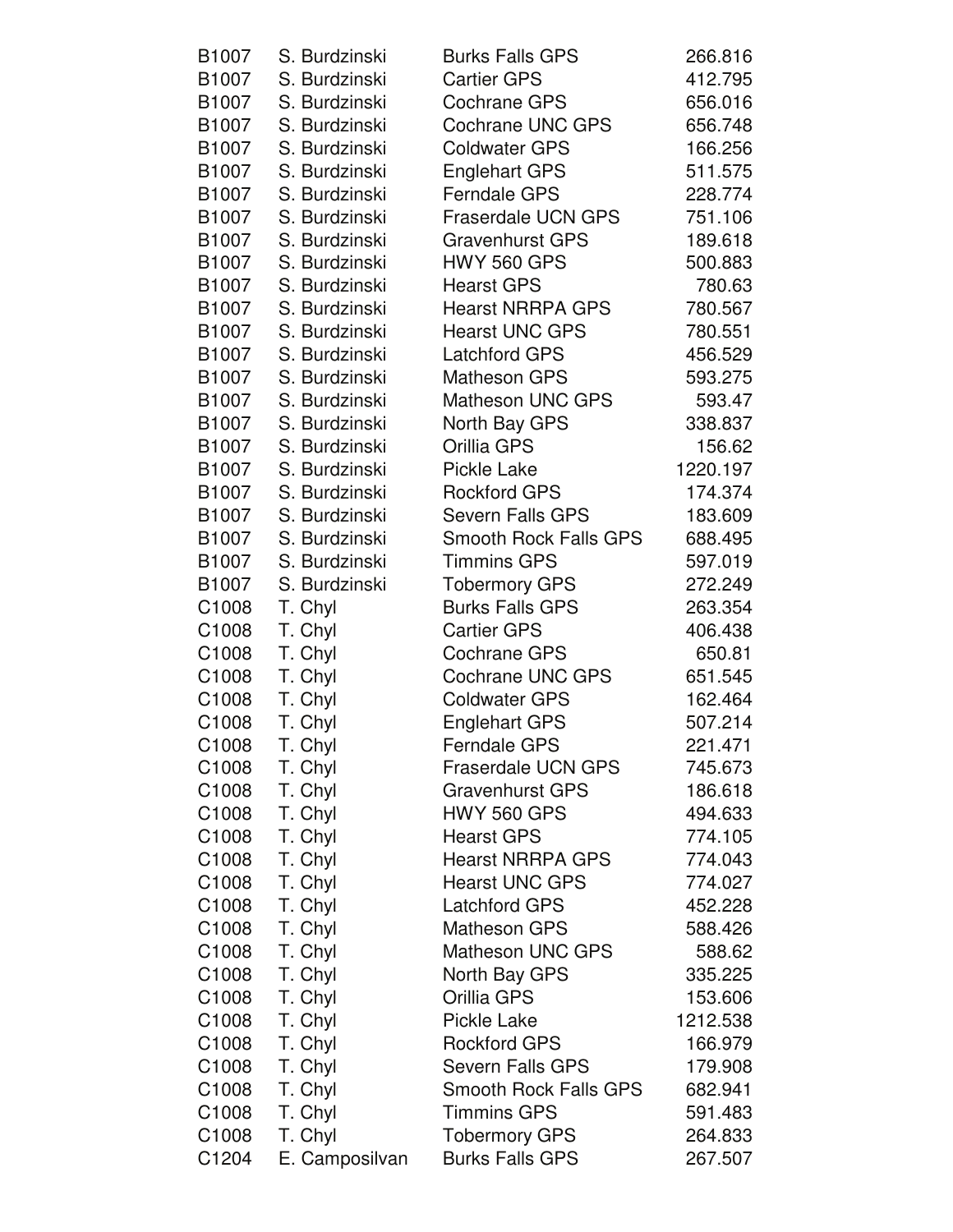| C1204 | E. Camposilvan | <b>Cartier GPS</b>           | 405.766  |
|-------|----------------|------------------------------|----------|
| C1204 | E. Camposilvan | <b>Cochrane GPS</b>          | 652.179  |
| C1204 | E. Camposilvan | <b>Cochrane UNC GPS</b>      | 652.92   |
| C1204 | E. Camposilvan | <b>Coldwater GPS</b>         | 166.373  |
| C1204 | E. Camposilvan | <b>Englehart GPS</b>         | 509.95   |
| C1204 | E. Camposilvan | <b>Ferndale GPS</b>          | 218.722  |
| C1204 | E. Camposilvan | <b>Fraserdale UCN GPS</b>    | 746.639  |
| C1204 | E. Camposilvan | <b>Gravenhurst GPS</b>       | 191.488  |
| C1204 | E. Camposilvan | <b>HWY 560 GPS</b>           | 494.14   |
| C1204 | E. Camposilvan | <b>Hearst GPS</b>            | 772.981  |
| C1204 | E. Camposilvan | <b>Hearst NRRPA GPS</b>      | 772.921  |
| C1204 | E. Camposilvan | <b>Hearst UNC GPS</b>        | 772.906  |
| C1204 | E. Camposilvan | <b>Latchford GPS</b>         | 455.073  |
| C1204 | E. Camposilvan | <b>Matheson GPS</b>          | 590.389  |
| C1204 | E. Camposilvan | <b>Matheson UNC GPS</b>      | 590.584  |
| C1204 | E. Camposilvan | North Bay GPS                | 339.108  |
| C1204 | E. Camposilvan | Orillia GPS                  | 158.55   |
| C1204 | E. Camposilvan | <b>Pickle Lake</b>           | 1208.454 |
| C1204 | E. Camposilvan | <b>Rockford GPS</b>          | 164.073  |
| C1204 | E. Camposilvan | <b>Severn Falls GPS</b>      | 183.889  |
| C1204 | E. Camposilvan | <b>Smooth Rock Falls GPS</b> | 683.707  |
| C1204 | E. Camposilvan | <b>Timmins GPS</b>           | 592.301  |
| C1204 | E. Camposilvan | <b>Tobermory GPS</b>         | 261.703  |
| D1458 | J. Doise       | <b>Burks Falls GPS</b>       | 269.923  |
| D1458 | J. Doise       | <b>Cartier GPS</b>           | 413.363  |
| D1458 | J. Doise       | <b>Cochrane GPS</b>          | 657.754  |
| D1458 | J. Doise       | <b>Cochrane UNC GPS</b>      | 658.489  |
| D1458 | J. Doise       | <b>Coldwater GPS</b>         | 169.117  |
| D1458 | J. Doise       | <b>Englehart GPS</b>         | 514.027  |
| D1458 | J. Doise       | Ferndale GPS                 | 228.096  |
| D1458 | J. Doise       | Fraserdale UCN GPS           | 752.633  |
| D1458 | J. Doise       | <b>Gravenhurst GPS</b>       | 193.023  |
| D1458 | J. Doise       | <b>HWY 560 GPS</b>           | 501.572  |
| D1458 | J. Doise       | <b>Hearst GPS</b>            | 780.997  |
| D1458 | J. Doise       | <b>Hearst NRRPA GPS</b>      | 780.936  |
| D1458 | J. Doise       | <b>Hearst UNC GPS</b>        | 780.919  |
| D1458 | J. Doise       | <b>Latchford GPS</b>         | 459.027  |
| D1458 | J. Doise       | <b>Matheson GPS</b>          | 595.327  |
| D1458 | J. Doise       | <b>Matheson UNC GPS</b>      | 595.521  |
| D1458 | J. Doise       | North Bay GPS                | 341.844  |
| D1458 | J. Doise       | Orillia GPS                  | 160.009  |
| D1458 | J. Doise       | <b>Pickle Lake</b>           | 1218.868 |
| D1458 | J. Doise       | <b>Rockford GPS</b>          | 173.558  |
| D1458 | J. Doise       | <b>Severn Falls GPS</b>      | 186.539  |
| D1458 | J. Doise       | <b>Smooth Rock Falls GPS</b> | 689.906  |
| D1458 | J. Doise       | <b>Timmins GPS</b>           | 598.448  |
| D1458 | J. Doise       | <b>Tobermory GPS</b>         | 271.382  |
| DHC35 | J. Davidson    | <b>Burks Falls GPS</b>       | 266.502  |
| DHC35 | J. Davidson    | <b>Cartier GPS</b>           | 407.749  |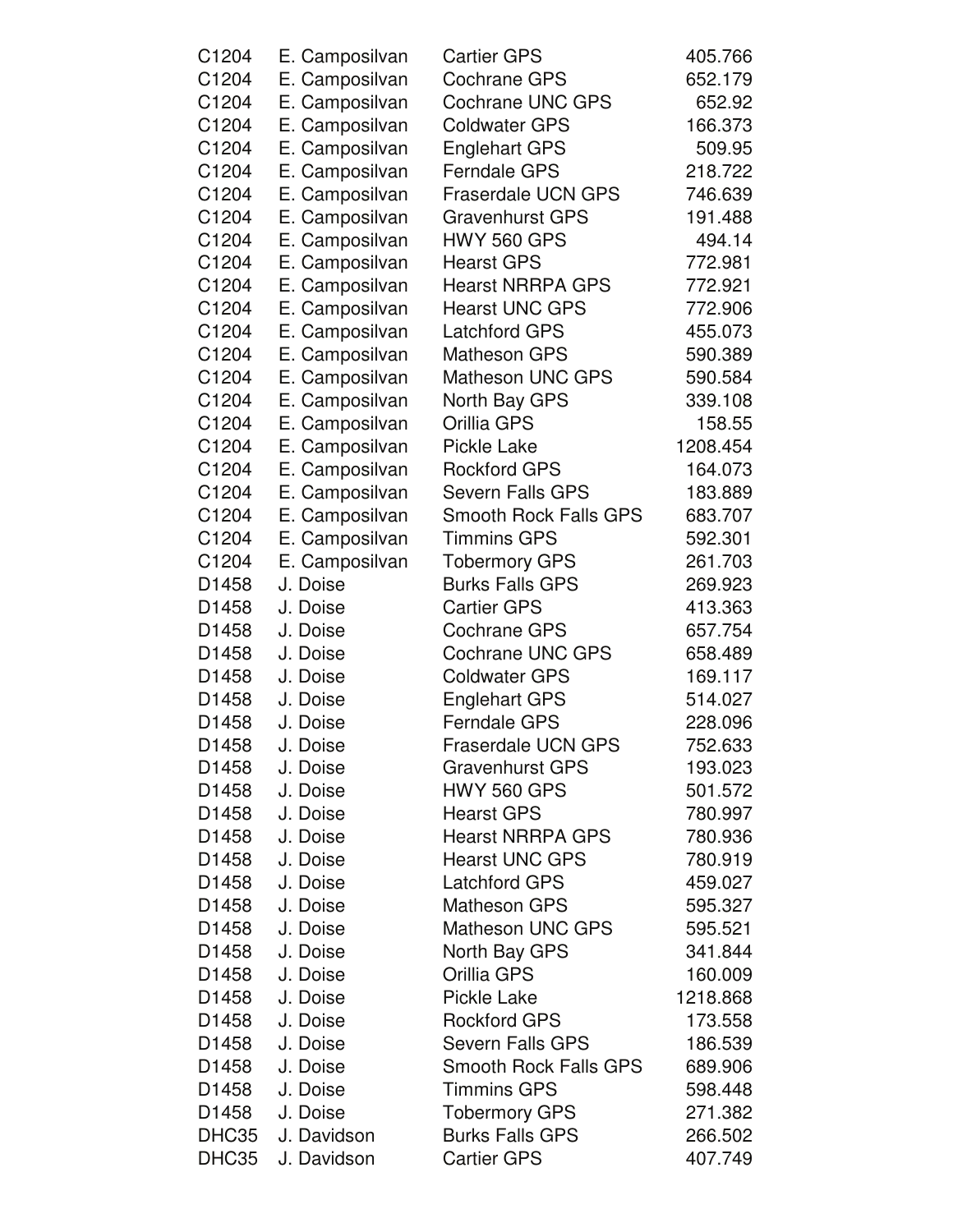| DHC35 | J. Davidson | <b>Cochrane GPS</b>          | 652.957  |
|-------|-------------|------------------------------|----------|
| DHC35 | J. Davidson | <b>Cochrane UNC GPS</b>      | 653.695  |
| DHC35 | J. Davidson | <b>Coldwater GPS</b>         | 165.501  |
| DHC35 | J. Davidson | <b>Englehart GPS</b>         | 509.874  |
| DHC35 | J. Davidson | <b>Ferndale GPS</b>          | 221.857  |
| DHC35 | J. Davidson | <b>Fraserdale UCN GPS</b>    | 747.664  |
| DHC35 | J. Davidson | <b>Gravenhurst GPS</b>       | 189.996  |
| DHC35 | J. Davidson | <b>HWY 560 GPS</b>           | 496.025  |
| DHC35 | J. Davidson | <b>Hearst GPS</b>            | 775.242  |
| DHC35 | J. Davidson | <b>Hearst NRRPA GPS</b>      | 775.181  |
| DHC35 | J. Davidson | <b>Hearst UNC GPS</b>        | 775.165  |
| DHC35 | J. Davidson | <b>Latchford GPS</b>         | 454.926  |
| DHC35 | J. Davidson | <b>Matheson GPS</b>          | 590.8    |
| DHC35 | J. Davidson | <b>Matheson UNC GPS</b>      | 590.994  |
| DHC35 | J. Davidson | North Bay GPS                | 338.287  |
| DHC35 | J. Davidson | Orillia GPS                  | 156.998  |
| DHC35 | J. Davidson | Pickle Lake                  | 1212.36  |
| DHC35 | J. Davidson | <b>Rockford GPS</b>          | 167.275  |
| DHC35 | J. Davidson | <b>Severn Falls GPS</b>      | 182.977  |
| DHC35 | J. Davidson | <b>Smooth Rock Falls GPS</b> | 684.852  |
| DHC35 | J. Davidson | <b>Timmins GPS</b>           | 593.411  |
| DHC35 | J. Davidson | <b>Tobermory GPS</b>         | 265.057  |
| E1664 | J. Erwin    | <b>Burks Falls GPS</b>       | 269.876  |
| E1664 | J. Erwin    | <b>Cartier GPS</b>           | 408.11   |
| E1664 | J. Erwin    | <b>Cochrane GPS</b>          | 654.596  |
| E1664 | J. Erwin    | <b>Cochrane UNC GPS</b>      | 655.337  |
| E1664 | J. Erwin    | <b>Coldwater GPS</b>         | 168.748  |
| E1664 | J. Erwin    | <b>Englehart GPS</b>         | 512.368  |
| E1664 | J. Erwin    | <b>Ferndale GPS</b>          | 220.914  |
| E1664 | J. Erwin    | <b>Fraserdale UCN GPS</b>    | 749.048  |
| E1664 | J. Erwin    | <b>Gravenhurst GPS</b>       | 193.809  |
| E1664 | J. Erwin    | <b>HWY 560 GPS</b>           | 496.493  |
| E1664 | J. Erwin    | <b>Hearst GPS</b>            | 775.293  |
| E1664 | J. Erwin    | <b>Hearst NRRPA GPS</b>      | 775.233  |
| E1664 | J. Erwin    | <b>Hearst UNC GPS</b>        | 775.218  |
| E1664 | J. Erwin    | <b>Latchford GPS</b>         | 457.489  |
| E1664 | J. Erwin    | <b>Matheson GPS</b>          | 592.812  |
| E1664 | J. Erwin    | <b>Matheson UNC GPS</b>      | 593.006  |
| E1664 | J. Erwin    | North Bay GPS                | 341.491  |
| E1664 | J. Erwin    | Orillia GPS                  | 160.862  |
| E1664 | J. Erwin    | Pickle Lake                  | 1210.463 |
| E1664 | J. Erwin    | <b>Rockford GPS</b>          | 166.258  |
| E1664 | J. Erwin    | Severn Falls GPS             | 186.263  |
| E1664 | J. Erwin    | <b>Smooth Rock Falls GPS</b> | 686.111  |
| E1664 | J. Erwin    | <b>Timmins GPS</b>           | 594.706  |
| E1664 | J. Erwin    | <b>Tobermory GPS</b>         | 263.851  |
| FHC64 | A. Fowler   | <b>Burks Falls GPS</b>       | 276.331  |
| FHC64 | A. Fowler   | <b>Cartier GPS</b>           | 417.834  |
| FHC64 | A. Fowler   | <b>Cochrane GPS</b>          | 663.188  |
|       |             |                              |          |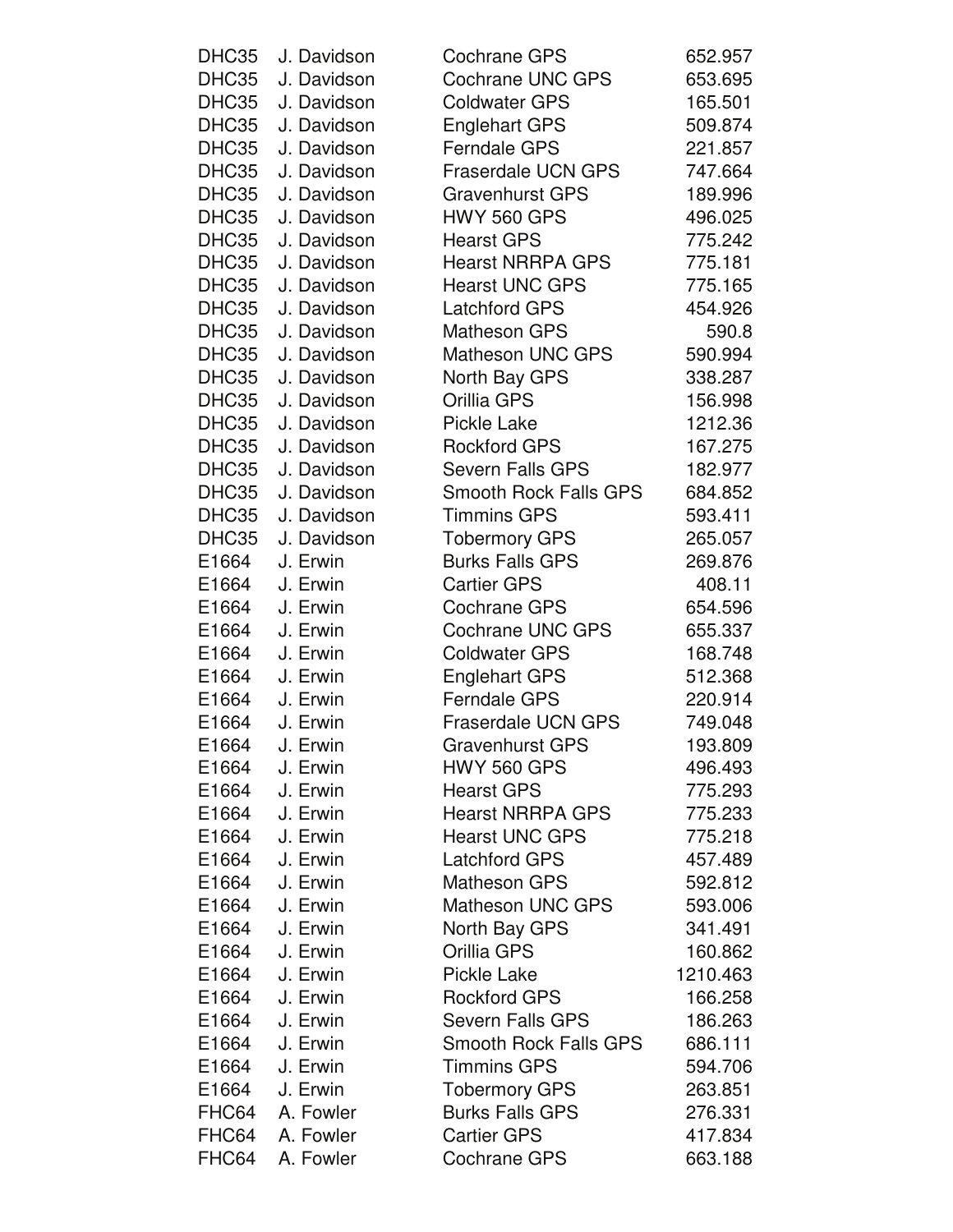| FHC64             | A. Fowler  | Cochrane UNC GPS             | 663.925  |
|-------------------|------------|------------------------------|----------|
| FHC64             | A. Fowler  | <b>Coldwater GPS</b>         | 175.411  |
| FHC64             | A. Fowler  | <b>Englehart GPS</b>         | 519.994  |
| FHC64             | A. Fowler  | <b>Ferndale GPS</b>          | 231.428  |
| FHC64             | A. Fowler  | <b>Fraserdale UCN GPS</b>    | 757.895  |
| FHC64             | A. Fowler  | <b>Gravenhurst GPS</b>       | 199.61   |
| FHC64             | A. Fowler  | <b>HWY 560 GPS</b>           | 506.137  |
| FHC64             | A. Fowler  | <b>Hearst GPS</b>            | 785.246  |
| FHC64             | A. Fowler  | <b>Hearst NRRPA GPS</b>      | 785.185  |
| FHC64             | A. Fowler  | <b>Hearst UNC GPS</b>        | 785.169  |
| FHC64             | A. Fowler  | <b>Latchford GPS</b>         | 465.03   |
| FHC64             | A. Fowler  | <b>Matheson GPS</b>          | 601.003  |
| FHC64             | A. Fowler  | <b>Matheson UNC GPS</b>      | 601.197  |
| FHC64             | A. Fowler  | North Bay GPS                | 348.183  |
| FHC64             | A. Fowler  | Orillia GPS                  | 166.598  |
| FHC64             | A. Fowler  | <b>Pickle Lake</b>           | 1221.353 |
| FHC64             | A. Fowler  | <b>Rockford GPS</b>          | 176.799  |
| FHC64             | A. Fowler  | <b>Severn Falls GPS</b>      | 192.865  |
| FHC64             | A. Fowler  | <b>Smooth Rock Falls GPS</b> | 695.078  |
| FHC64             | A. Fowler  | <b>Timmins GPS</b>           | 603.639  |
| FHC64             | A. Fowler  | <b>Tobermory GPS</b>         | 274.489  |
| G1011             | J. Giankos | <b>Burks Falls GPS</b>       | 280.839  |
| G1011             | J. Giankos | <b>Cartier GPS</b>           | 424.865  |
| G1011             | J. Giankos | <b>Cochrane GPS</b>          | 669.269  |
| G1011             | J. Giankos | <b>Cochrane UNC GPS</b>      | 670.004  |
| G1011             | J. Giankos | <b>Coldwater GPS</b>         | 180.187  |
| G1011             | J. Giankos | <b>Englehart GPS</b>         | 525.324  |
| G1011             | J. Giankos | <b>Ferndale GPS</b>          | 239.156  |
| G1011             | J. Giankos | <b>Fraserdale UCN GPS</b>    | 764.179  |
| G1011             | J. Giankos | <b>Gravenhurst GPS</b>       | 203.703  |
| G1011             | J. Giankos | <b>HWY 560 GPS</b>           | 513.093  |
| G1011             | J. Giankos | <b>Hearst GPS</b>            | 792.448  |
| G1011             | J. Giankos | <b>Hearst NRRPA GPS</b>      | 792.387  |
| G1011             | J. Giankos | <b>Hearst UNC GPS</b>        | 792.37   |
| G1011             | J. Giankos | <b>Latchford GPS</b>         | 470.303  |
| G1011             | J. Giankos | <b>Matheson GPS</b>          | 606.77   |
| G1011             | J. Giankos | <b>Matheson UNC GPS</b>      | 606.964  |
| G1011             | J. Giankos | North Bay GPS                | 352.831  |
| G1011             | J. Giankos | Orillia GPS                  | 170.701  |
| G1011             | J. Giankos | <b>Pickle Lake</b>           | 1229.419 |
| G1011             | J. Giankos | <b>Rockford GPS</b>          | 184.562  |
| G1011             | J. Giankos | <b>Severn Falls GPS</b>      | 197.569  |
| G1011             | J. Giankos | Smooth Rock Falls GPS        | 701.462  |
| G1011             | J. Giankos | <b>Timmins GPS</b>           | 610.002  |
| G1011             | J. Giankos | <b>Tobermory GPS</b>         | 282.32   |
| H <sub>1203</sub> | P. Hatzis  | <b>Burks Falls GPS</b>       | 247.159  |
| H1203             | P. Hatzis  | <b>Cartier GPS</b>           | 390.065  |
| H1203             | P. Hatzis  | <b>Cochrane GPS</b>          | 634.063  |
| H1203             | P. Hatzis  | <b>Cochrane UNC GPS</b>      | 634.798  |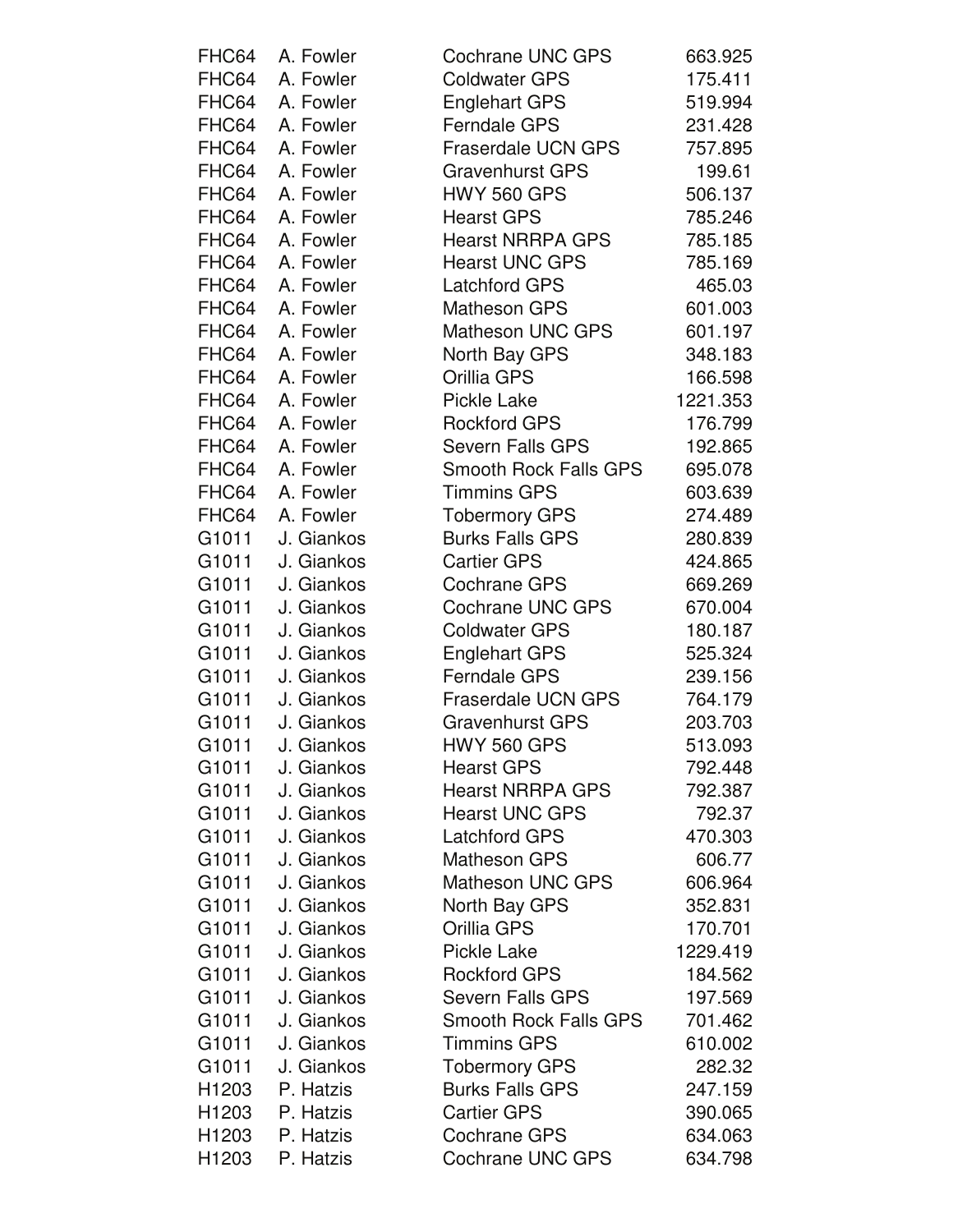| H1203             | P. Hatzis       | <b>Coldwater GPS</b>         | 146.137  |
|-------------------|-----------------|------------------------------|----------|
| H1203             | P. Hatzis       | <b>Englehart GPS</b>         | 490.585  |
| H1203             | P. Hatzis       | <b>Ferndale GPS</b>          | 206.257  |
| H1203             | P. Hatzis       | <b>Fraserdale UCN GPS</b>    | 728.944  |
| H1203             | P. Hatzis       | <b>Gravenhurst GPS</b>       | 170.783  |
|                   | H1203 P. Hatzis | <b>HWY 560 GPS</b>           | 478.192  |
| H1203             | P. Hatzis       | <b>Hearst GPS</b>            | 757.862  |
| H1203             | P. Hatzis       | <b>Hearst NRRPA GPS</b>      | 757.8    |
| H1203             | P. Hatzis       | <b>Hearst UNC GPS</b>        | 757.784  |
|                   | H1203 P. Hatzis | <b>Latchford GPS</b>         | 435.62   |
|                   | H1203 P. Hatzis | <b>Matheson GPS</b>          | 571.695  |
| H1203             | P. Hatzis       | Matheson UNC GPS             | 571.889  |
| H1203             | P. Hatzis       | North Bay GPS                | 318.924  |
| H1203             | P. Hatzis       | Orillia GPS                  | 137.805  |
|                   | H1203 P. Hatzis | Pickle Lake                  | 1198.098 |
| H1203             | P. Hatzis       | <b>Rockford GPS</b>          | 151.978  |
| H1203             | P. Hatzis       | Severn Falls GPS             | 163.617  |
| H1203             | P. Hatzis       | <b>Smooth Rock Falls GPS</b> | 666.232  |
|                   | H1203 P. Hatzis | <b>Timmins GPS</b>           | 574.77   |
| H1203             | P. Hatzis       | <b>Tobermory GPS</b>         | 249.844  |
| H1891             | R. Hall         | <b>Burks Falls GPS</b>       | 286.393  |
| H1891             | R. Hall         | <b>Cartier GPS</b>           | 436.157  |
| H1891             | R. Hall         | Cochrane GPS                 | 678.087  |
| H1891             | R. Hall         | Cochrane UNC GPS             | 678.814  |
| H1891             | R. Hall         | <b>Coldwater GPS</b>         | 186.647  |
| H1891             | R. Hall         | <b>Englehart GPS</b>         | 532.436  |
| H1891             | R. Hall         | <b>Ferndale GPS</b>          | 252.511  |
| H1891             | R. Hall         | Fraserdale UCN GPS           | 773.463  |
| H1891             | R. Hall         | <b>Gravenhurst GPS</b>       | 208.601  |
| H1891             | R. Hall         | <b>HWY 560 GPS</b>           | 524.149  |
| H1891             | R. Hall         | <b>Hearst GPS</b>            | 804.099  |
| H1891             | R. Hall         | <b>Hearst NRRPA GPS</b>      | 804.036  |
| H <sub>1891</sub> | R. Hall         | <b>Hearst UNC GPS</b>        | 804.019  |
| H <sub>1891</sub> | R. Hall         | <b>Latchford GPS</b>         | 477.32   |
| H1891             | R. Hall         | <b>Matheson GPS</b>          | 614.857  |
| H1891             | R. Hall         | <b>Matheson UNC GPS</b>      | 615.051  |
| H1891             | R. Hall         | North Bay GPS                | 358.57   |
| H1891             | R. Hall         | Orillia GPS                  | 175.786  |
| H1891             | R. Hall         | <b>Pickle Lake</b>           | 1243.76  |
| H1891             | R. Hall         | <b>Rockford GPS</b>          | 198.089  |
| H1891             | R. Hall         | <b>Severn Falls GPS</b>      | 203.795  |
| H1891             | R. Hall         | <b>Smooth Rock Falls GPS</b> | 711.009  |
| H1891             | R. Hall         | <b>Timmins GPS</b>           | 619.522  |
| H1891             | R. Hall         | <b>Tobermory GPS</b>         | 295.96   |
| K0762             | O. Kozyniak     | <b>Burks Falls GPS</b>       | 276.886  |
| K0762             | O. Kozyniak     | <b>Cartier GPS</b>           | 431.458  |
| K0762             | O. Kozyniak     | <b>Cochrane GPS</b>          | 670.803  |
| K0762             | O. Kozyniak     | <b>Cochrane UNC GPS</b>      | 671.524  |
| K0762             | O. Kozyniak     | <b>Coldwater GPS</b>         | 178.062  |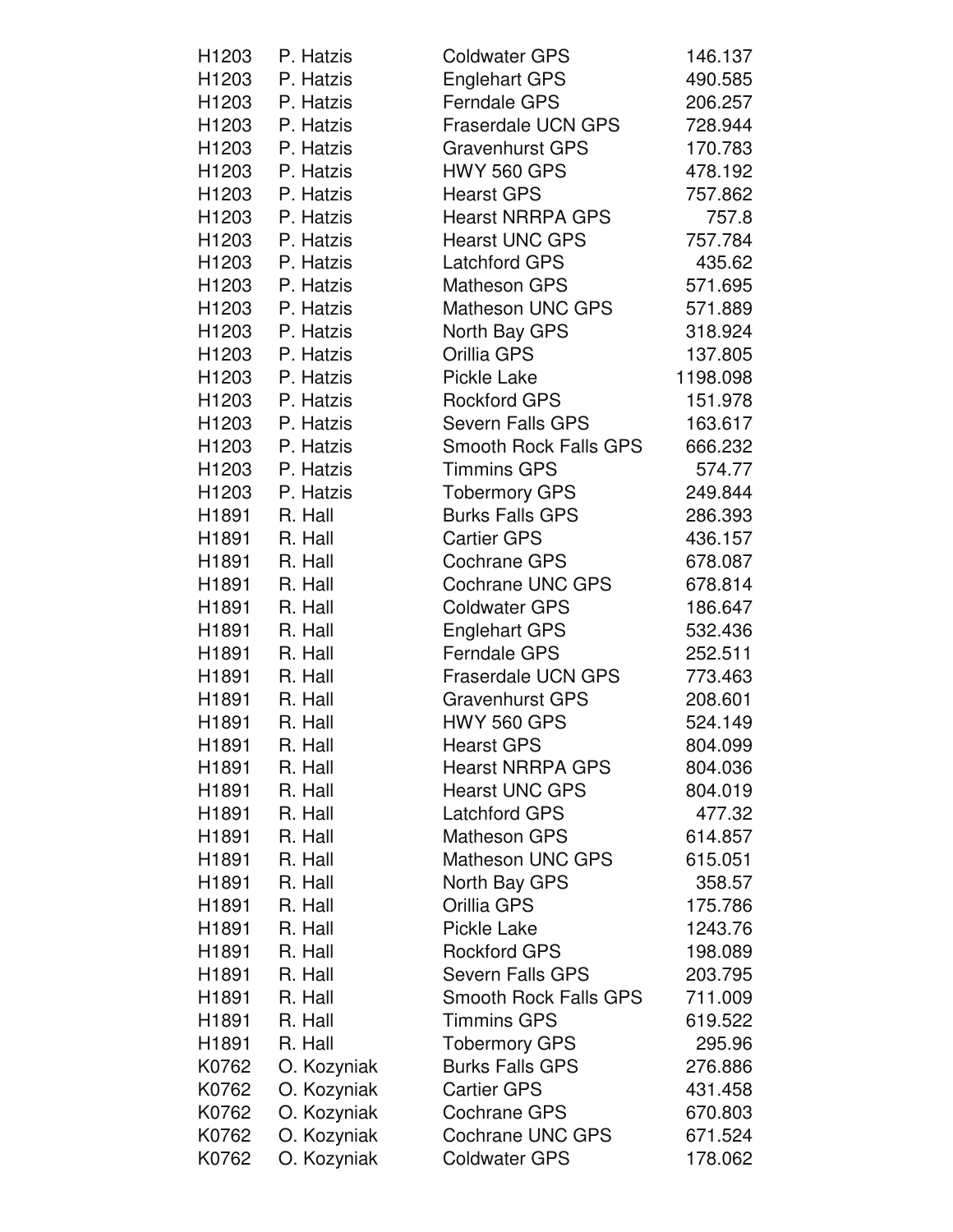| K0762             | O. Kozyniak                  | <b>Englehart GPS</b>         | 523.822  |
|-------------------|------------------------------|------------------------------|----------|
| K0762             | O. Kozyniak                  | <b>Ferndale GPS</b>          | 250.711  |
| K0762             | O. Kozyniak                  | <b>Fraserdale UCN GPS</b>    | 766.568  |
| K0762             | O. Kozyniak                  | <b>Gravenhurst GPS</b>       | 198.833  |
| K0762             | O. Kozyniak                  | <b>HWY 560 GPS</b>           | 519.124  |
| K0762             | O. Kozyniak                  | <b>Hearst GPS</b>            | 799.631  |
| K0762             | O. Kozyniak                  | <b>Hearst NRRPA GPS</b>      | 799.566  |
| K0762             | O. Kozyniak                  | <b>Hearst UNC GPS</b>        | 799.548  |
| K0762             | O. Kozyniak                  | <b>Latchford GPS</b>         | 468.665  |
| K0762             | O. Kozyniak                  | <b>Matheson GPS</b>          | 606.977  |
| K0762             | O. Kozyniak                  | <b>Matheson UNC GPS</b>      | 607.171  |
| K0762             | O. Kozyniak                  | North Bay GPS                | 349.091  |
| K0762             | O. Kozyniak                  | Orillia GPS                  | 166.267  |
| K0762             | O. Kozyniak                  | <b>Pickle Lake</b>           | 1243.032 |
| K0762             | O. Kozyniak                  | <b>Rockford GPS</b>          | 196.721  |
| K0762             | O. Kozyniak                  | <b>Severn Falls GPS</b>      | 194.968  |
| K0762             | O. Kozyniak                  | <b>Smooth Rock Falls GPS</b> | 704.376  |
| K0762             | O. Kozyniak                  | <b>Timmins GPS</b>           | 612.898  |
| K0762             | O. Kozyniak                  | <b>Tobermory GPS</b>         | 294.487  |
| K1013             | B. Kirkelos & Son            | <b>Burks Falls GPS</b>       | 263.901  |
| K1013             | <b>B. Kirkelos &amp; Son</b> | <b>Cartier GPS</b>           | 405.767  |
| K1013             | B. Kirkelos & Son            | <b>Cochrane GPS</b>          | 650.656  |
| K1013             | <b>B. Kirkelos &amp; Son</b> | <b>Cochrane UNC GPS</b>      | 651.392  |
| K1013             | B. Kirkelos & Son            | <b>Coldwater GPS</b>         | 162.923  |
| K1013             | B. Kirkelos & Son            | <b>Englehart GPS</b>         | 507.405  |
| K1013             | B. Kirkelos & Son            | <b>Ferndale GPS</b>          | 220.286  |
| K1013             | B. Kirkelos & Son            | <b>Fraserdale UCN GPS</b>    | 745.419  |
| K <sub>1013</sub> | B. Kirkelos & Son            | <b>Gravenhurst GPS</b>       | 187.345  |
| K1013             | B. Kirkelos & Son            | <b>HWY 560 GPS</b>           | 494.011  |
| K1013             | B. Kirkelos & Son            | <b>Hearst GPS</b>            | 773.337  |
| K1013             | <b>B. Kirkelos &amp; Son</b> | <b>Hearst NRRPA GPS</b>      | 773.276  |
| K1013             | B. Kirkelos & Son            | <b>Hearst UNC GPS</b>        | 773.26   |
| K <sub>1013</sub> | B. Kirkelos & Son            | <b>Latchford GPS</b>         | 452.445  |
| K1013             | B. Kirkelos & Son            | <b>Matheson GPS</b>          | 588.421  |
| K1013             | B. Kirkelos & Son            | <b>Matheson UNC GPS</b>      | 588.615  |
| K1013             | B. Kirkelos & Son            | North Bay GPS                | 335.707  |
| K <sub>1013</sub> | B. Kirkelos & Son            | Orillia GPS                  | 154.344  |
| K <sub>1013</sub> | B. Kirkelos & Son            | <b>Pickle Lake</b>           | 1211.079 |
| K1013             | B. Kirkelos & Son            | <b>Rockford GPS</b>          | 165.743  |
| K <sub>1013</sub> | B. Kirkelos & Son            | Severn Falls GPS             | 180.392  |
| K <sub>1013</sub> | B. Kirkelos & Son            | <b>Smooth Rock Falls GPS</b> | 682.636  |
| K <sub>1013</sub> | B. Kirkelos & Son            | <b>Timmins GPS</b>           | 591.188  |
| K1013             | B. Kirkelos & Son            | <b>Tobermory GPS</b>         | 263.566  |
| K <sub>1928</sub> | J. Koper                     | <b>Burks Falls GPS</b>       | 268.506  |
| K1928             | J. Koper                     | <b>Cartier GPS</b>           | 407.734  |
| K <sub>1928</sub> | J. Koper                     | <b>Cochrane GPS</b>          | 653.798  |
| K <sub>1928</sub> | J. Koper                     | <b>Cochrane UNC GPS</b>      | 654.538  |
| K1928             | J. Koper                     | <b>Coldwater GPS</b>         | 167.409  |
| K1928             | J. Koper                     | <b>Englehart GPS</b>         | 511.287  |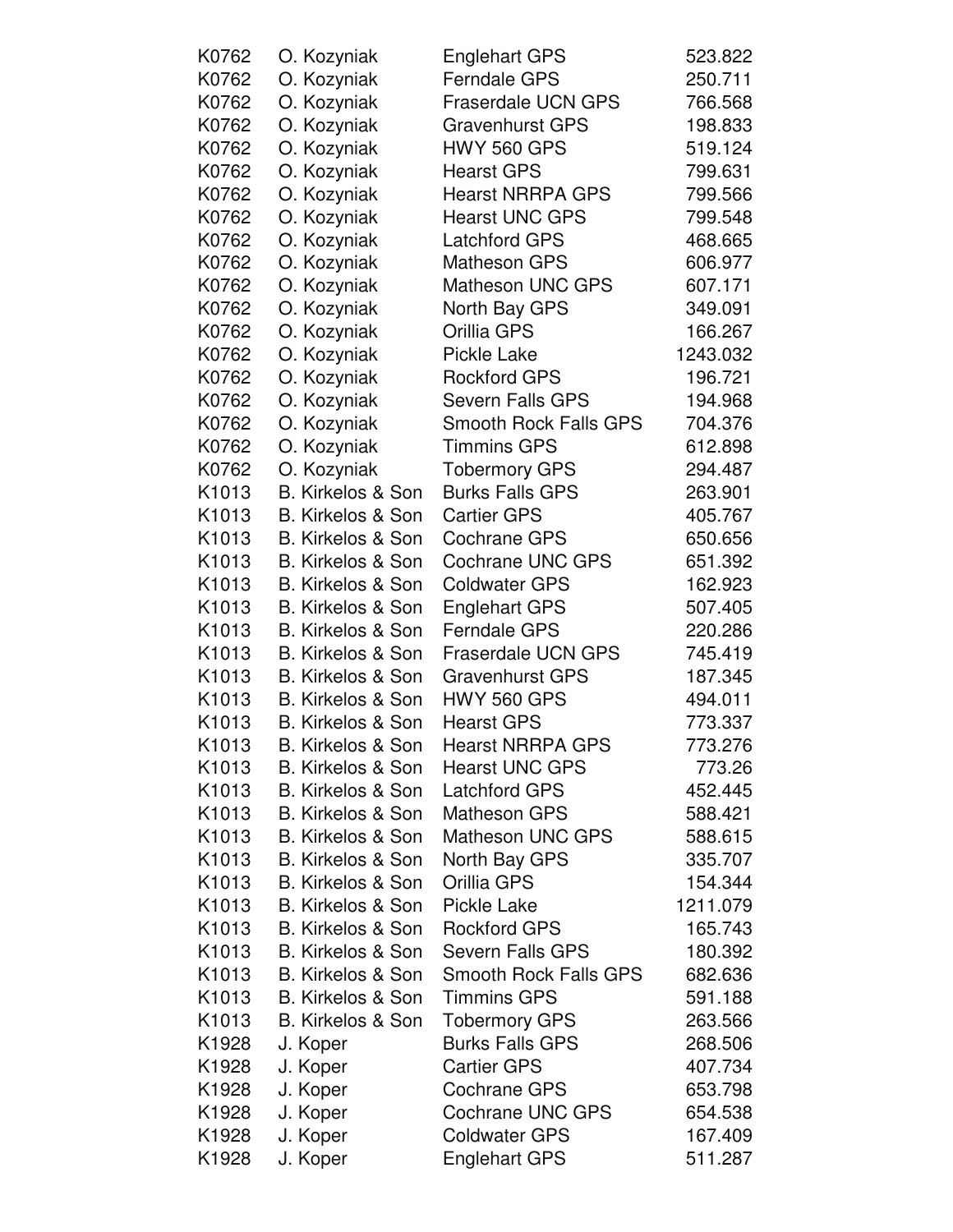| K1928             | J. Koper            | <b>Ferndale GPS</b>          | 220.972  |
|-------------------|---------------------|------------------------------|----------|
| K1928             | J. Koper            | <b>Fraserdale UCN GPS</b>    | 748.335  |
| K1928             | J. Koper            | <b>Gravenhurst GPS</b>       | 192.295  |
| K1928             | J. Koper            | <b>HWY 560 GPS</b>           | 496.083  |
| K1928             | J. Koper            | <b>Hearst GPS</b>            | 775.028  |
| K1928             | J. Koper            | <b>Hearst NRRPA GPS</b>      | 774.968  |
| K1928             | J. Koper            | <b>Hearst UNC GPS</b>        | 774.952  |
| K1928             | J. Koper            | <b>Latchford GPS</b>         | 456.385  |
| K1928             | J. Koper            | <b>Matheson GPS</b>          | 591.89   |
| K1928             | J. Koper            | <b>Matheson UNC GPS</b>      | 592.084  |
| K1928             | J. Koper            | North Bay GPS                | 340.178  |
| K1928             | J. Koper            | Orillia GPS                  | 159.328  |
| K1928             | J. Koper            | Pickle Lake                  | 1210.872 |
| K1928             | J. Koper            | <b>Rockford GPS</b>          | 166.335  |
| K1928             | J. Koper            | <b>Severn Falls GPS</b>      | 184.913  |
| K1928             | J. Koper            | <b>Smooth Rock Falls GPS</b> | 685.439  |
| K1928             | J. Koper            | <b>Timmins GPS</b>           | 594.021  |
| K1928             | J. Koper            | <b>Tobermory GPS</b>         | 264.005  |
| L <sub>1015</sub> | <b>B.</b> Leibfritz | <b>Burks Falls GPS</b>       | 268.627  |
| L <sub>1015</sub> | <b>B.</b> Leibfritz | <b>Cartier GPS</b>           | 430.122  |
| L <sub>1015</sub> | <b>B.</b> Leibfritz | Cochrane GPS                 | 665.491  |
| L <sub>1015</sub> | <b>B.</b> Leibfritz | <b>Cochrane UNC GPS</b>      | 666.202  |
| L1015             | <b>B.</b> Leibfritz | <b>Coldwater GPS</b>         | 171.808  |
| L1015             | <b>B.</b> Leibfritz | <b>Englehart GPS</b>         | 516.589  |
| L <sub>1015</sub> | <b>B.</b> Leibfritz | <b>Ferndale GPS</b>          | 253.813  |
| L <sub>1015</sub> | <b>B.</b> Leibfritz | <b>Fraserdale UCN GPS</b>    | 761.781  |
| L <sub>1015</sub> | <b>B.</b> Leibfritz | <b>Gravenhurst GPS</b>       | 190.46   |
| L <sub>1015</sub> | <b>B.</b> Leibfritz | <b>HWY 560 GPS</b>           | 517.214  |
| L1015             | <b>B.</b> Leibfritz | <b>Hearst GPS</b>            | 798.303  |
| L <sub>1015</sub> | <b>B.</b> Leibfritz | <b>Hearst NRRPA GPS</b>      | 798.234  |
| L1015             | <b>B.</b> Leibfritz | <b>Hearst UNC GPS</b>        | 798.216  |
| L <sub>1015</sub> | <b>B.</b> Leibfritz | <b>Latchford GPS</b>         | 461.424  |
| L <sub>1015</sub> | <b>B.</b> Leibfritz | <b>Matheson GPS</b>          | 600.808  |
| L <sub>1015</sub> | <b>B.</b> Leibfritz | <b>Matheson UNC GPS</b>      | 601.001  |
| L <sub>1015</sub> | <b>B.</b> Leibfritz | North Bay GPS                | 340.708  |
| L <sub>1015</sub> | <b>B.</b> Leibfritz | Orillia GPS                  | 158.552  |
| L <sub>1015</sub> | <b>B.</b> Leibfritz | Pickle Lake                  | 1246.589 |
| L <sub>1015</sub> | <b>B.</b> Leibfritz | <b>Rockford GPS</b>          | 200.704  |
| L <sub>1015</sub> | <b>B.</b> Leibfritz | <b>Severn Falls GPS</b>      | 188.194  |
| L <sub>1015</sub> | <b>B.</b> Leibfritz | <b>Smooth Rock Falls GPS</b> | 700.005  |
| L <sub>1015</sub> | <b>B.</b> Leibfritz | <b>Timmins GPS</b>           | 608.6    |
| L <sub>1015</sub> | <b>B.</b> Leibfritz | <b>Tobermory GPS</b>         | 297.842  |
| L <sub>1016</sub> | G. Lindley          | <b>Burks Falls GPS</b>       | 273.083  |
| L <sub>1016</sub> | G. Lindley          | <b>Cartier GPS</b>           | 413.952  |
| L <sub>1016</sub> | G. Lindley          | Cochrane GPS                 | 659.482  |
| L <sub>1016</sub> | G. Lindley          | <b>Cochrane UNC GPS</b>      | 660.22   |
| L <sub>1016</sub> | G. Lindley          | <b>Coldwater GPS</b>         | 172.097  |
| L <sub>1016</sub> | G. Lindley          | <b>Englehart GPS</b>         | 516.484  |
| L1016             | G. Lindley          | <b>Ferndale GPS</b>          | 227.505  |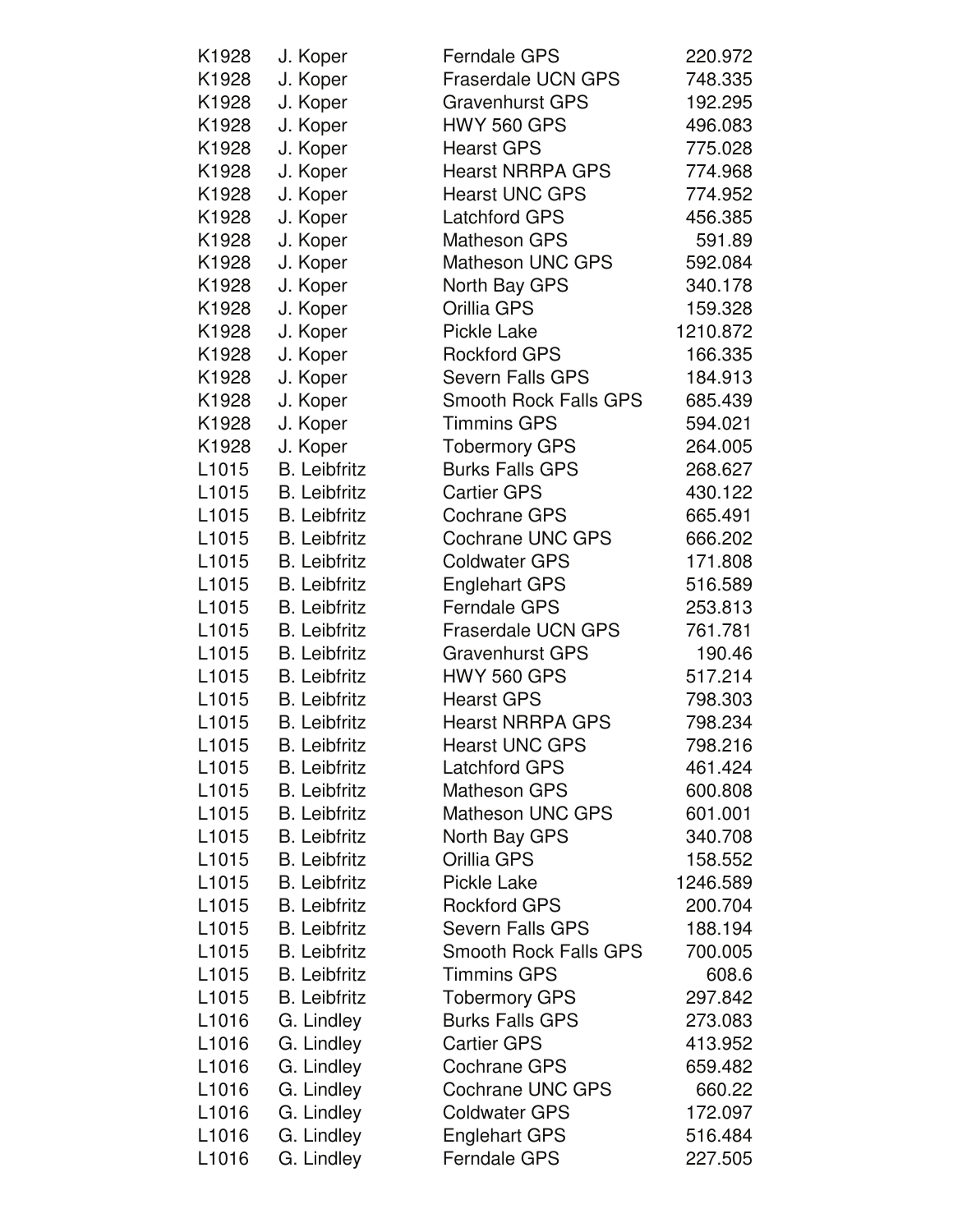| L1016             | G. Lindley | <b>Fraserdale UCN GPS</b>    | 754.144  |
|-------------------|------------|------------------------------|----------|
| L1016             | G. Lindley | <b>Gravenhurst GPS</b>       | 196.514  |
| L <sub>1016</sub> | G. Lindley | <b>HWY 560 GPS</b>           | 502.265  |
| L1016             | G. Lindley | <b>Hearst GPS</b>            | 781.342  |
| L1016             | G. Lindley | <b>Hearst NRRPA GPS</b>      | 781.282  |
| L <sub>1016</sub> | G. Lindley | <b>Hearst UNC GPS</b>        | 781.266  |
| L1016             | G. Lindley | <b>Latchford GPS</b>         | 461.538  |
| L1016             | G. Lindley | <b>Matheson GPS</b>          | 597.375  |
| L <sub>1016</sub> | G. Lindley | <b>Matheson UNC GPS</b>      | 597.569  |
| L1016             | G. Lindley | North Bay GPS                | 344.883  |
| L1016             | G. Lindley | Orillia GPS                  | 163.51   |
| L1016             | G. Lindley | <b>Pickle Lake</b>           | 1217.491 |
| L1016             | G. Lindley | <b>Rockford GPS</b>          | 172.878  |
| L <sub>1016</sub> | G. Lindley | <b>Severn Falls GPS</b>      | 189.569  |
| L1016             | G. Lindley | <b>Smooth Rock Falls GPS</b> | 691.306  |
| L1016             | G. Lindley | <b>Timmins GPS</b>           | 599.872  |
| L1016             | G. Lindley | <b>Tobermory GPS</b>         | 270.574  |
| L1583             | L. Koper   | <b>Burks Falls GPS</b>       | 268.507  |
| L <sub>1583</sub> | L. Koper   | <b>Cartier GPS</b>           | 407.736  |
| L1583             | L. Koper   | <b>Cochrane GPS</b>          | 653.8    |
| L1583             | L. Koper   | <b>Cochrane UNC GPS</b>      | 654.539  |
| L <sub>1583</sub> | L. Koper   | <b>Coldwater GPS</b>         | 167.411  |
| L1583             | L. Koper   | <b>Englehart GPS</b>         | 511.289  |
| L1583             | L. Koper   | <b>Ferndale GPS</b>          | 220.974  |
| L1583             | L. Koper   | <b>Fraserdale UCN GPS</b>    | 748.337  |
| L1583             | L. Koper   | <b>Gravenhurst GPS</b>       | 192.296  |
| L1583             | L. Koper   | <b>HWY 560 GPS</b>           | 496.085  |
| L <sub>1583</sub> | L. Koper   | <b>Hearst GPS</b>            | 775.03   |
| L1583             | L. Koper   | <b>Hearst NRRPA GPS</b>      | 774.97   |
| L1583             | L. Koper   | <b>Hearst UNC GPS</b>        | 774.954  |
| L1583             | L. Koper   | <b>Latchford GPS</b>         | 456.387  |
| L <sub>1583</sub> | L. Koper   | <b>Matheson GPS</b>          | 591.891  |
| L <sub>1583</sub> | L. Koper   | <b>Matheson UNC GPS</b>      | 592.086  |
| L <sub>1583</sub> | L. Koper   | North Bay GPS                | 340.18   |
| L <sub>1583</sub> | L. Koper   | Orillia GPS                  | 159.33   |
| L <sub>1583</sub> | L. Koper   | <b>Pickle Lake</b>           | 1210.874 |
| L <sub>1583</sub> | L. Koper   | <b>Rockford GPS</b>          | 166.336  |
| L1583             | L. Koper   | <b>Severn Falls GPS</b>      | 184.915  |
| L <sub>1583</sub> | L. Koper   | <b>Smooth Rock Falls GPS</b> | 685.441  |
| L <sub>1583</sub> | L. Koper   | <b>Timmins GPS</b>           | 594.023  |
| L <sub>1583</sub> | L. Koper   | <b>Tobermory GPS</b>         | 264.006  |
| LHC65             | K. Lawrie  | <b>Burks Falls GPS</b>       | 288.366  |
| LHC65             | K. Lawrie  | <b>Cartier GPS</b>           | 415.189  |
| LHC65             | K. Lawrie  | <b>Cochrane GPS</b>          | 666.17   |
| LHC65             | K. Lawrie  | <b>Cochrane UNC GPS</b>      | 666.923  |
| LHC65             | K. Lawrie  | <b>Coldwater GPS</b>         | 187.398  |
| LHC65             | K. Lawrie  | <b>Englehart GPS</b>         | 527.256  |
| LHC65             | K. Lawrie  | <b>Ferndale GPS</b>          | 223.777  |
| LHC65             | K. Lawrie  | <b>Fraserdale UCN GPS</b>    | 759.574  |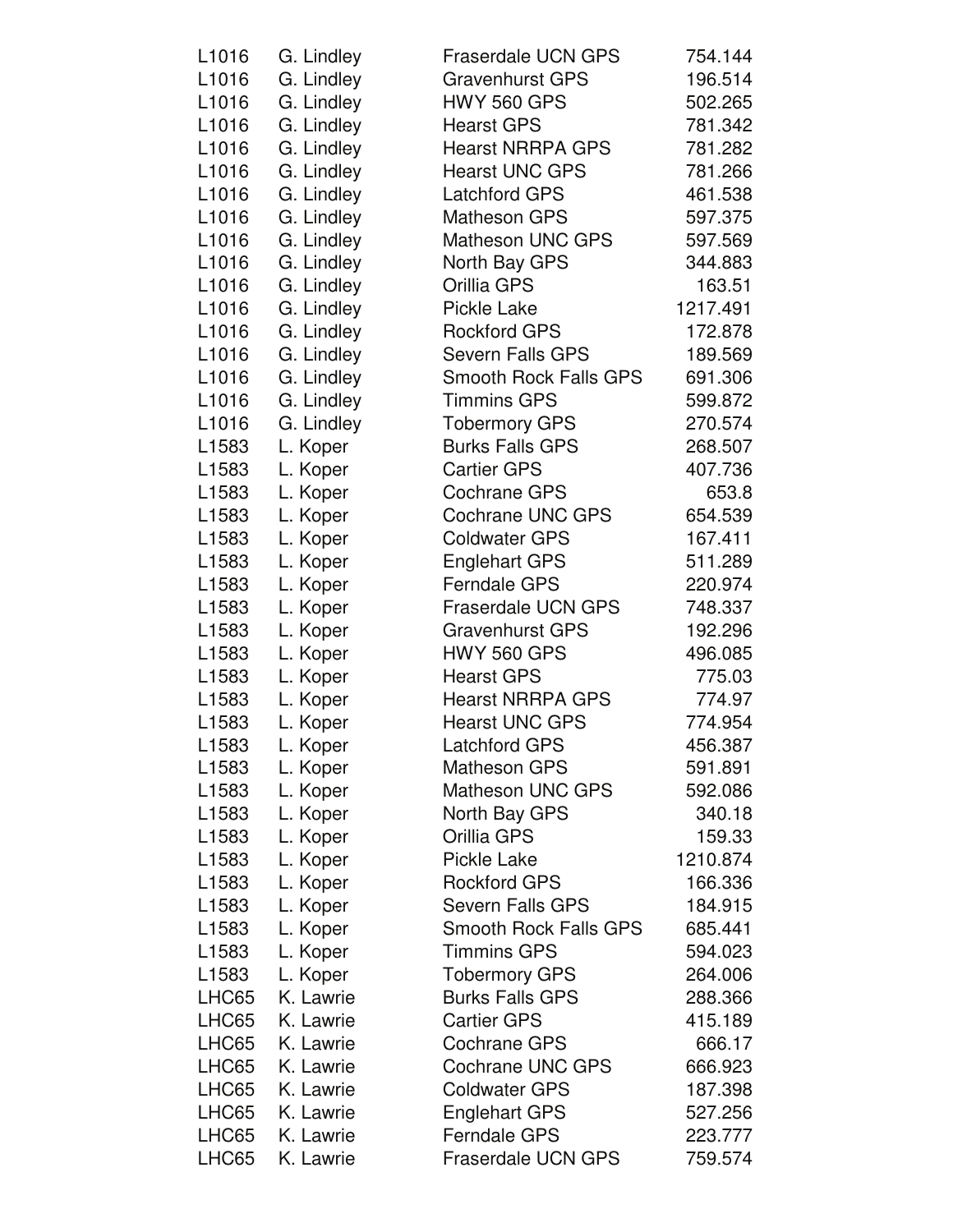| LHC65 | K. Lawrie   | <b>Gravenhurst GPS</b>       | 214.075  |
|-------|-------------|------------------------------|----------|
| LHC65 | K. Lawrie   | <b>HWY 560 GPS</b>           | 503.793  |
| LHC65 | K. Lawrie   | <b>Hearst GPS</b>            | 780.62   |
| LHC65 | K. Lawrie   | <b>Hearst NRRPA GPS</b>      | 780.566  |
| LHC65 | K. Lawrie   | <b>Hearst UNC GPS</b>        | 780.551  |
| LHC65 | K. Lawrie   | <b>Latchford GPS</b>         | 472.71   |
| LHC65 | K. Lawrie   | <b>Matheson GPS</b>          | 605.84   |
| LHC65 | K. Lawrie   | <b>Matheson UNC GPS</b>      | 606.035  |
| LHC65 | K. Lawrie   | North Bay GPS                | 359.194  |
| LHC65 | K. Lawrie   | Orillia GPS                  | 181.51   |
| LHC65 | K. Lawrie   | <b>Pickle Lake</b>           | 1207.596 |
| LHC65 | K. Lawrie   | <b>Rockford GPS</b>          | 169.519  |
| LHC65 | K. Lawrie   | <b>Severn Falls GPS</b>      | 204.894  |
| LHC65 | K. Lawrie   | <b>Smooth Rock Falls GPS</b> | 696.216  |
| LHC65 | K. Lawrie   | <b>Timmins GPS</b>           | 605.042  |
| LHC65 | K. Lawrie   | <b>Tobermory GPS</b>         | 265.289  |
| M0576 | K. McGregor | <b>Burks Falls GPS</b>       |          |
| M0576 | K. McGregor | <b>Cartier GPS</b>           |          |
| M0576 | K. McGregor | <b>Cochrane GPS</b>          |          |
| M0576 | K. McGregor | <b>Cochrane UNC GPS</b>      |          |
| M0576 | K. McGregor | <b>Coldwater GPS</b>         |          |
| M0576 | K. McGregor | <b>Englehart GPS</b>         |          |
| M0576 | K. McGregor | <b>Ferndale GPS</b>          |          |
| M0576 | K. McGregor | <b>Fraserdale UCN GPS</b>    |          |
| M0576 | K. McGregor | <b>Gravenhurst GPS</b>       |          |
| M0576 | K. McGregor | <b>HWY 560 GPS</b>           |          |
| M0576 | K. McGregor | <b>Hearst GPS</b>            |          |
| M0576 | K. McGregor | <b>Hearst NRRPA GPS</b>      |          |
| M0576 | K. McGregor | <b>Hearst UNC GPS</b>        |          |
| M0576 | K. McGregor | <b>Latchford GPS</b>         |          |
| M0576 | K. McGregor | <b>Matheson GPS</b>          |          |
| M0576 | K. McGregor | <b>Matheson UNC GPS</b>      |          |
| M0576 | K. McGregor | North Bay GPS                |          |
| M0576 | K. McGregor | Orillia GPS                  |          |
| M0576 | K. McGregor | <b>Pickle Lake</b>           |          |
| M0576 | K. McGregor | <b>Rockford GPS</b>          |          |
| M0576 | K. McGregor | <b>Severn Falls GPS</b>      |          |
| M0576 | K. McGregor | <b>Smooth Rock Falls GPS</b> |          |
| M0576 | K. McGregor | <b>Timmins GPS</b>           |          |
| M0576 | K. McGregor | <b>Tobermory GPS</b>         |          |
| M1017 | J. Malec    | <b>Burks Falls GPS</b>       | 270.977  |
| M1017 | J. Malec    | <b>Cartier GPS</b>           | 414.902  |
| M1017 | J. Malec    | <b>Cochrane GPS</b>          | 659.113  |
| M1017 | J. Malec    | <b>Cochrane UNC GPS</b>      | 659.848  |
| M1017 | J. Malec    | <b>Coldwater GPS</b>         | 170.227  |
| M1017 | J. Malec    | <b>Englehart GPS</b>         | 515.242  |
| M1017 | J. Malec    | <b>Ferndale GPS</b>          | 229.76   |
| M1017 | J. Malec    | <b>Fraserdale UCN GPS</b>    | 754.031  |
| M1017 | J. Malec    | <b>Gravenhurst GPS</b>       | 193.992  |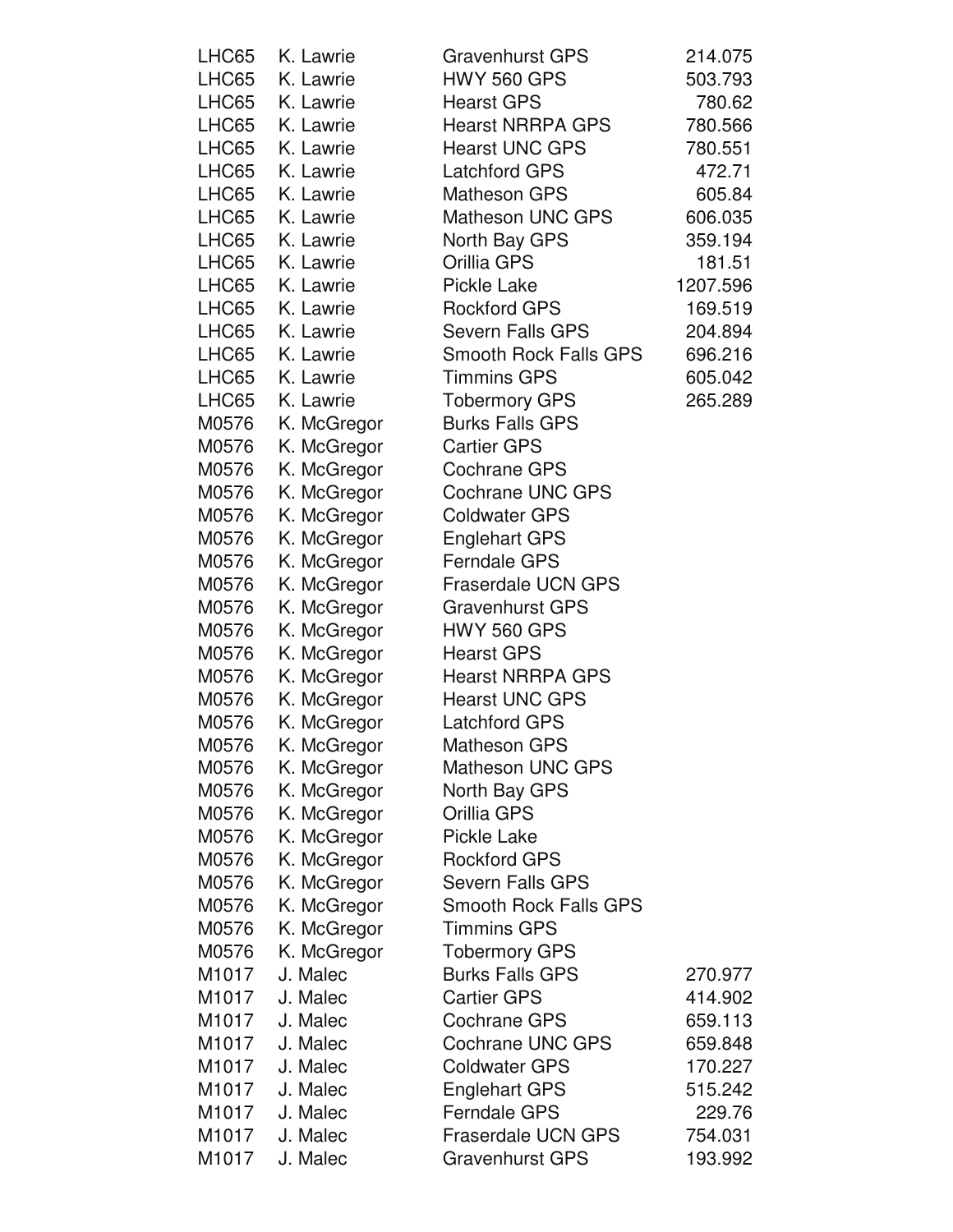| M1017 | J. Malec    | <b>HWY 560 GPS</b>           | 503.096  |
|-------|-------------|------------------------------|----------|
| M1017 | J. Malec    | <b>Hearst GPS</b>            | 782.563  |
| M1017 | J. Malec    | <b>Hearst NRRPA GPS</b>      | 782.502  |
| M1017 | J. Malec    | <b>Hearst UNC GPS</b>        | 782.486  |
| M1017 | J. Malec    | <b>Latchford GPS</b>         | 460.232  |
| M1017 | J. Malec    | <b>Matheson GPS</b>          | 596.626  |
| M1017 | J. Malec    | <b>Matheson UNC GPS</b>      | 596.821  |
| M1017 | J. Malec    | North Bay GPS                | 342.925  |
| M1017 | J. Malec    | Orillia GPS                  | 160.98   |
| M1017 | J. Malec    | <b>Pickle Lake</b>           | 1220.574 |
| M1017 | J. Malec    | <b>Rockford GPS</b>          | 175.23   |
| M1017 | J. Malec    | <b>Severn Falls GPS</b>      | 187.633  |
| M1017 | J. Malec    | <b>Smooth Rock Falls GPS</b> | 691.323  |
| M1017 | J. Malec    | <b>Timmins GPS</b>           | 599.861  |
| M1017 | J. Malec    | <b>Tobermory GPS</b>         | 273.06   |
| M1364 | A. Merlo    | <b>Burks Falls GPS</b>       | 266.791  |
| M1364 | A. Merlo    | <b>Cartier GPS</b>           | 410.684  |
| M1364 | A. Merlo    | <b>Cochrane GPS</b>          | 654.804  |
| M1364 | A. Merlo    | Cochrane UNC GPS             | 655.539  |
| M1364 | A. Merlo    | <b>Coldwater GPS</b>         | 166.002  |
| M1364 | A. Merlo    | <b>Englehart GPS</b>         | 510.961  |
| M1364 | A. Merlo    | <b>Ferndale GPS</b>          | 225.805  |
| M1364 | A. Merlo    | <b>Fraserdale UCN GPS</b>    | 749.726  |
| M1364 | A. Merlo    | <b>Gravenhurst GPS</b>       | 189.876  |
| M1364 | A. Merlo    | <b>HWY 560 GPS</b>           | 498.861  |
| M1364 | A. Merlo    | <b>Hearst GPS</b>            | 778.379  |
| M1364 | A. Merlo    | <b>Hearst NRRPA GPS</b>      | 778.317  |
| M1364 | A. Merlo    | <b>Hearst UNC GPS</b>        | 778.301  |
| M1364 | A. Merlo    | <b>Latchford GPS</b>         | 455.955  |
| M1364 | A. Merlo    | <b>Matheson GPS</b>          | 592.321  |
| M1364 | A. Merlo    | <b>Matheson UNC GPS</b>      | 592.515  |
| M1364 | A. Merlo    | North Bay GPS                | 338.719  |
| M1364 | A. Merlo    | Orillia GPS                  | 156.862  |
| M1364 | A. Merlo    | <b>Pickle Lake</b>           | 1216.842 |
| M1364 | A. Merlo    | <b>Rockford GPS</b>          | 171.312  |
| M1364 | A. Merlo    | <b>Severn Falls GPS</b>      | 183.418  |
| M1364 | A. Merlo    | <b>Smooth Rock Falls GPS</b> | 687.023  |
| M1364 | A. Merlo    | <b>Timmins GPS</b>           | 595.56   |
| M1364 | A. Merlo    | <b>Tobermory GPS</b>         | 269.164  |
| M1789 | J. Soltysik | <b>Burks Falls GPS</b>       | 270.599  |
| M1789 | J. Soltysik | <b>Cartier GPS</b>           | 413.909  |
| M1789 | J. Soltysik | <b>Cochrane GPS</b>          | 658.371  |
| M1789 | J. Soltysik | <b>Cochrane UNC GPS</b>      | 659.106  |
| M1789 | J. Soltysik | <b>Coldwater GPS</b>         | 169.787  |
| M1789 | J. Soltysik | <b>Englehart GPS</b>         | 514.678  |
| M1789 | J. Soltysik | <b>Ferndale GPS</b>          | 228.548  |
| M1789 | J. Soltysik | <b>Fraserdale UCN GPS</b>    | 753.239  |
| M1789 | J. Soltysik | <b>Gravenhurst GPS</b>       | 193.706  |
| M1789 | J. Soltysik | <b>HWY 560 GPS</b>           | 502.126  |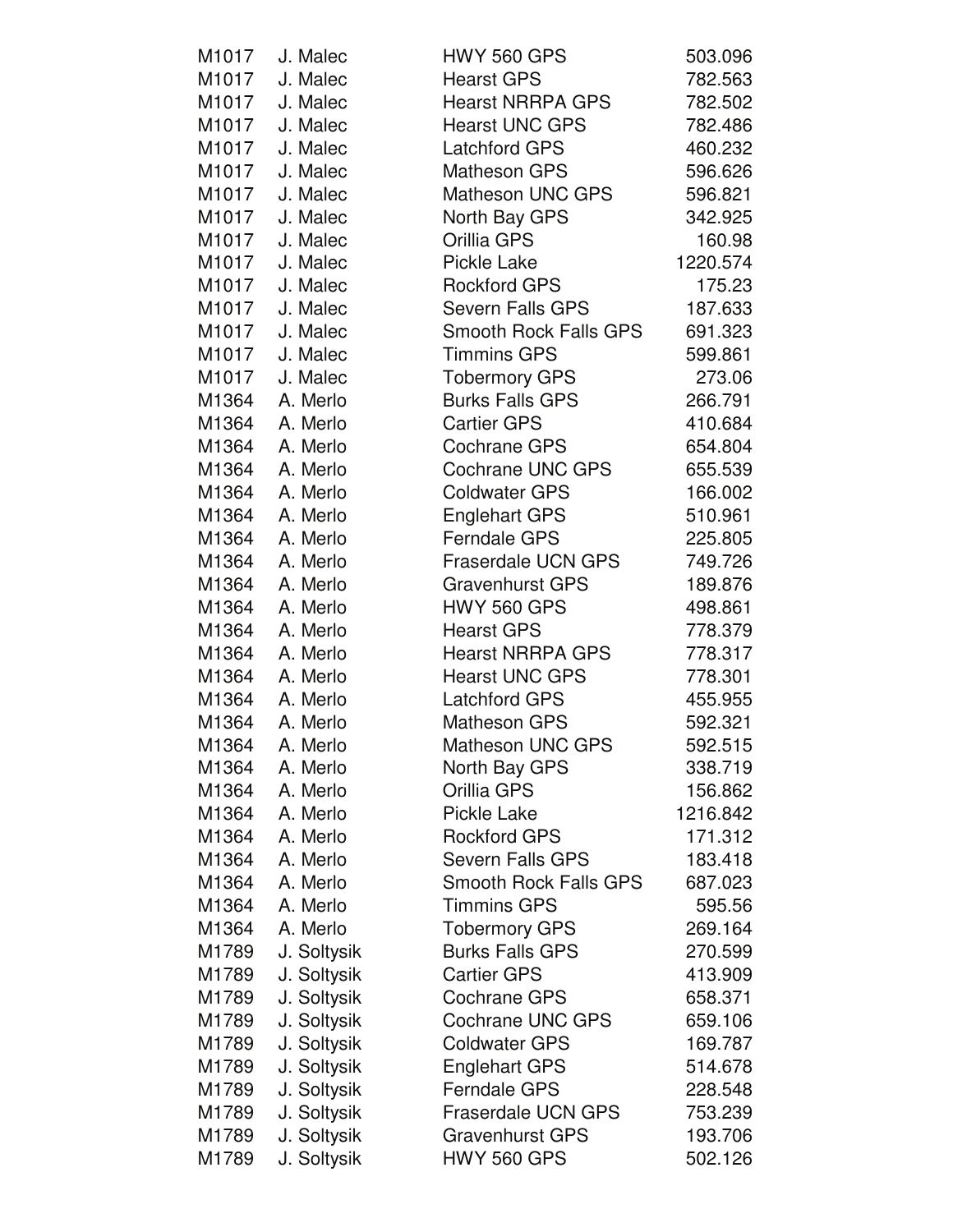| M1789              | J. Soltysik | <b>Hearst GPS</b>            | 781.527  |
|--------------------|-------------|------------------------------|----------|
| M1789              | J. Soltysik | <b>Hearst NRRPA GPS</b>      | 781.466  |
| M1789              | J. Soltysik | <b>Hearst UNC GPS</b>        | 781.45   |
| M1789              | J. Soltysik | <b>Latchford GPS</b>         | 459.681  |
| M1789              | J. Soltysik | <b>Matheson GPS</b>          | 595.96   |
| M1789              | J. Soltysik | <b>Matheson UNC GPS</b>      | 596.155  |
| M1789              | J. Soltysik | North Bay GPS                | 342.516  |
| M1789              | J. Soltysik | Orillia GPS                  | 160.692  |
| M1789              | J. Soltysik | <b>Pickle Lake</b>           | 1219.253 |
| M1789              | J. Soltysik | <b>Rockford GPS</b>          | 174      |
| M1789              | J. Soltysik | <b>Severn Falls GPS</b>      | 187.21   |
| M1789              | J. Soltysik | <b>Smooth Rock Falls GPS</b> | 690.506  |
| M1789              | J. Soltysik | <b>Timmins GPS</b>           | 599.048  |
| M1789              | J. Soltysik | <b>Tobermory GPS</b>         | 271.816  |
| N1814              | A. Naimpour | <b>Burks Falls GPS</b>       | 274.684  |
| N1814              | A. Naimpour | <b>Cartier GPS</b>           | 420.921  |
| N1814              | A. Naimpour | <b>Cochrane GPS</b>          | 664.217  |
| N1814              | A. Naimpour | <b>Cochrane UNC GPS</b>      | 664.949  |
| N1814              | A. Naimpour | <b>Coldwater GPS</b>         | 174.24   |
| N1814              | A. Naimpour | <b>Englehart GPS</b>         | 519.66   |
| N1814              | A. Naimpour | <b>Ferndale GPS</b>          | 236.483  |
| N1814              | A. Naimpour | <b>Fraserdale UCN GPS</b>    | 759.317  |
| N1814              | A. Naimpour | <b>Gravenhurst GPS</b>       | 197.353  |
| N1814              | A. Naimpour | <b>HWY 560 GPS</b>           | 509.033  |
| N1814              | A. Naimpour | <b>Hearst GPS</b>            | 788.716  |
| N1814              | A. Naimpour | <b>Hearst NRRPA GPS</b>      | 788.654  |
| N1814              | A. Naimpour | <b>Hearst UNC GPS</b>        | 788.638  |
| N1814              | A. Naimpour | <b>Latchford GPS</b>         | 464.604  |
| N1814              | A. Naimpour | <b>Matheson GPS</b>          | 601.441  |
| N1814              | A. Naimpour | <b>Matheson UNC GPS</b>      | 601.636  |
| N1814              | A. Naimpour | North Bay GPS                | 346.742  |
| N1814              | A. Naimpour | Orillia GPS                  | 164.376  |
| N <sub>1</sub> 814 | A. Naimpour | <b>Pickle Lake</b>           | 1227.574 |
| N1814              | A. Naimpour | <b>Rockford GPS</b>          | 182.011  |
| N1814              | A. Naimpour | <b>Severn Falls GPS</b>      | 191.565  |
| N1814              | A. Naimpour | <b>Smooth Rock Falls GPS</b> | 696.707  |
| N1814              | A. Naimpour | <b>Timmins GPS</b>           | 605.231  |
| N1814              | A. Naimpour | <b>Tobermory GPS</b>         | 279.87   |
| O1019              | M. Olejnik  | <b>Burks Falls GPS</b>       | 265.042  |
| O1019              | M. Olejnik  | <b>Cartier GPS</b>           | 408.943  |
| O1019              | M. Olejnik  | <b>Cochrane GPS</b>          | 653.016  |
| O1019              | M. Olejnik  | <b>Cochrane UNC GPS</b>      | 653.75   |
| O1019              | M. Olejnik  | <b>Coldwater GPS</b>         | 164.239  |
| O1019              | M. Olejnik  | <b>Englehart GPS</b>         | 509.178  |
| O1019              | M. Olejnik  | <b>Ferndale GPS</b>          | 224.187  |
| O1019              | M. Olejnik  | <b>Fraserdale UCN GPS</b>    | 747.941  |
| O1019              | M. Olejnik  | <b>Gravenhurst GPS</b>       | 188.155  |
| O1019              | M. Olejnik  | <b>HWY 560 GPS</b>           | 497.113  |
| O1019              | M. Olejnik  | <b>Hearst GPS</b>            | 776.654  |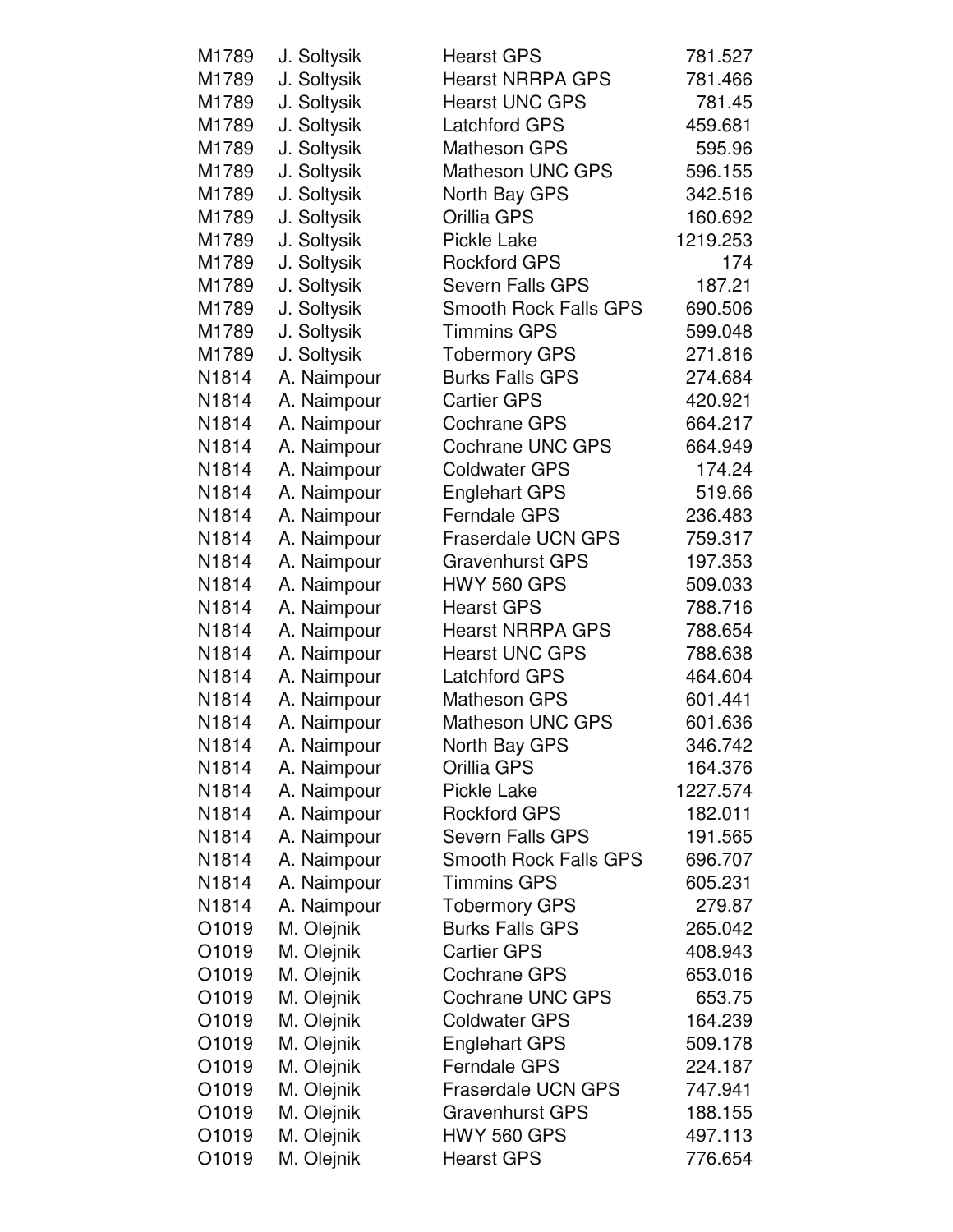| O1019             | M. Olejnik | <b>Hearst NRRPA GPS</b>      | 776.592  |
|-------------------|------------|------------------------------|----------|
| O1019             | M. Olejnik | <b>Hearst UNC GPS</b>        | 776.575  |
| O1019             | M. Olejnik | Latchford GPS                | 454.174  |
| O1019             | M. Olejnik | <b>Matheson GPS</b>          | 590.531  |
| O1019             | M. Olejnik | <b>Matheson UNC GPS</b>      | 590.726  |
| O1019             | M. Olejnik | North Bay GPS                | 336.963  |
| O1019             | M. Olejnik | Orillia GPS                  | 155.141  |
| O1019             | M. Olejnik | <b>Pickle Lake</b>           | 1215.319 |
| O1019             | M. Olejnik | <b>Rockford GPS</b>          | 169.711  |
| O1019             | M. Olejnik | <b>Severn Falls GPS</b>      | 181.659  |
| O1019             | M. Olejnik | <b>Smooth Rock Falls GPS</b> | 685.242  |
| O1019             | M. Olejnik | <b>Timmins GPS</b>           | 593.778  |
| O1019             | M. Olejnik | <b>Tobermory GPS</b>         | 267.571  |
| R <sub>1021</sub> | S. Rebejko | <b>Burks Falls GPS</b>       | 267.437  |
| R <sub>1021</sub> | S. Rebejko | <b>Cartier GPS</b>           | 416.306  |
| R <sub>1021</sub> | S. Rebejko | <b>Cochrane GPS</b>          | 658.239  |
| R1021             | S. Rebejko | <b>Cochrane UNC GPS</b>      | 658.967  |
| R <sub>1021</sub> | S. Rebejko | <b>Coldwater GPS</b>         | 167.298  |
| R <sub>1021</sub> | S. Rebejko | <b>Englehart GPS</b>         | 512.965  |
| R <sub>1021</sub> | S. Rebejko | <b>Ferndale GPS</b>          | 233.503  |
| R1021             | S. Rebejko | <b>Fraserdale UCN GPS</b>    | 753.558  |
| R <sub>1021</sub> | S. Rebejko | <b>Gravenhurst GPS</b>       | 189.892  |
| R <sub>1021</sub> | S. Rebejko | <b>HWY 560 GPS</b>           | 504.258  |
| R1021             | S. Rebejko | <b>Hearst GPS</b>            | 784.299  |
| R1021             | S. Rebejko | <b>Hearst NRRPA GPS</b>      | 784.236  |
| R1021             | S. Rebejko | <b>Hearst UNC GPS</b>        | 784.219  |
| R <sub>1021</sub> | S. Rebejko | <b>Latchford GPS</b>         | 457.873  |
| R <sub>1021</sub> | S. Rebejko | <b>Matheson GPS</b>          | 595.14   |
| R <sub>1021</sub> | S. Rebejko | <b>Matheson UNC GPS</b>      | 595.334  |
| R1021             | S. Rebejko | North Bay GPS                | 339.558  |
| R <sub>1021</sub> | S. Rebejko | Orillia GPS                  | 156.965  |
| R <sub>1021</sub> | S. Rebejko | <b>Pickle Lake</b>           | 1225.367 |
| R <sub>1021</sub> | S. Rebejko | <b>Rockford GPS</b>          | 179.257  |
| R <sub>1021</sub> | S. Rebejko | <b>Severn Falls GPS</b>      | 184.539  |
| R <sub>1021</sub> | S. Rebejko | <b>Smooth Rock Falls GPS</b> | 691.081  |
| R <sub>1021</sub> | S. Rebejko | <b>Timmins GPS</b>           | 599.595  |
| R1021             | S. Rebejko | <b>Tobermory GPS</b>         | 277.118  |
| R1029             | V. Radoman | <b>Burks Falls GPS</b>       | 281.19   |
| R <sub>1029</sub> | V. Radoman | <b>Cartier GPS</b>           | 423.175  |
| R <sub>1029</sub> | V. Radoman | <b>Cochrane GPS</b>          | 668.447  |
| R <sub>1029</sub> | V. Radoman | <b>Cochrane UNC GPS</b>      | 669.184  |
| R <sub>1029</sub> | V. Radoman | <b>Coldwater GPS</b>         | 180.342  |
| R <sub>1029</sub> | V. Radoman | <b>Englehart GPS</b>         | 525.095  |
| R <sub>1029</sub> | V. Radoman | <b>Ferndale GPS</b>          | 236.667  |
| R <sub>1029</sub> | V. Radoman | <b>Fraserdale UCN GPS</b>    | 763.186  |
| R <sub>1029</sub> | V. Radoman | <b>Gravenhurst GPS</b>       | 204.322  |
| R1029             | V. Radoman | <b>HWY 560 GPS</b>           | 511.478  |
| R1029             | V. Radoman | <b>Hearst GPS</b>            | 790.578  |
| R1029             | V. Radoman | <b>Hearst NRRPA GPS</b>      | 790.518  |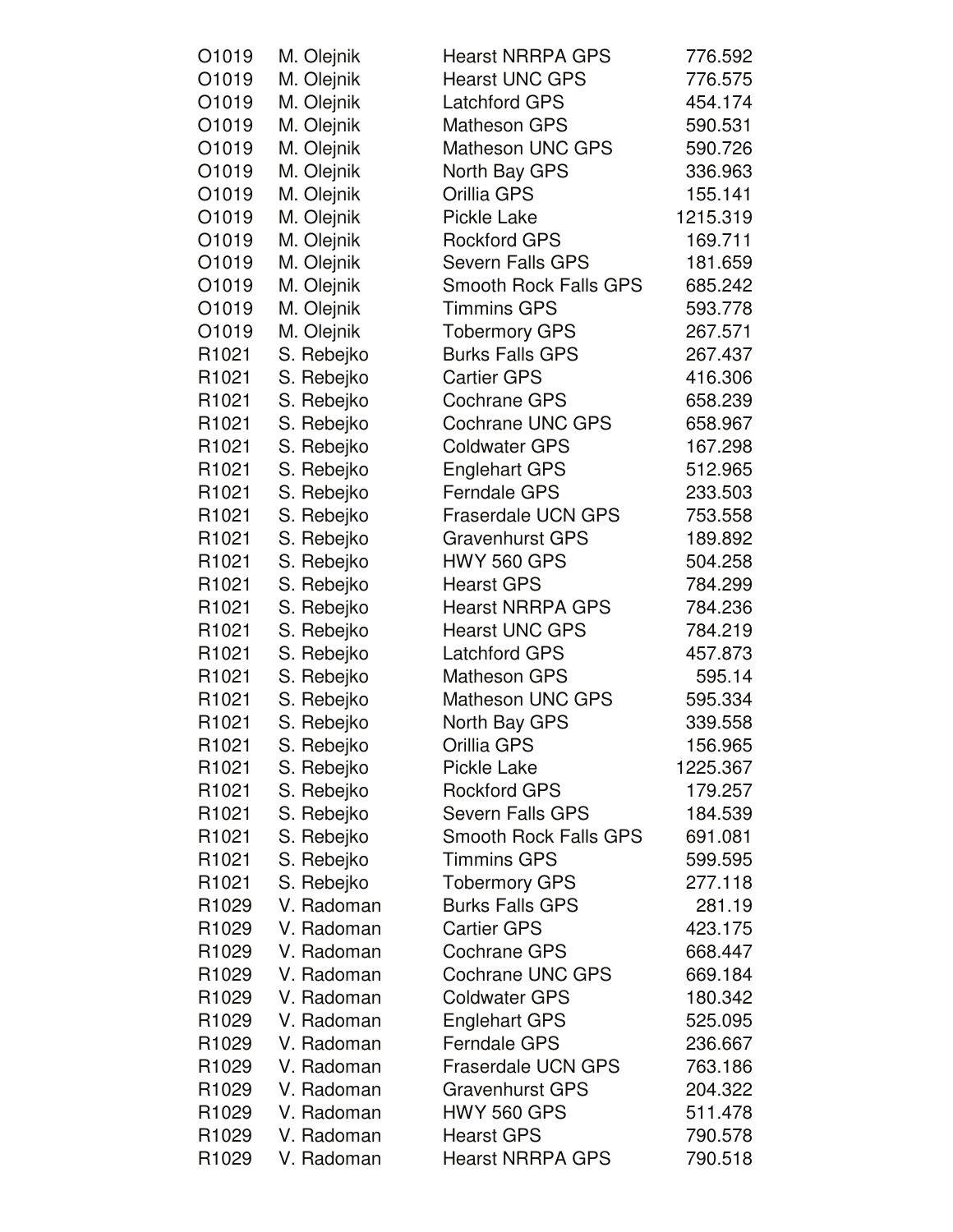| R <sub>1029</sub> | V. Radoman | <b>Hearst UNC GPS</b>        | 790.502  |
|-------------------|------------|------------------------------|----------|
| R1029             | V. Radoman | <b>Latchford GPS</b>         | 470.116  |
| R1029             | V. Radoman | <b>Matheson GPS</b>          | 606.204  |
| R1029             | V. Radoman | <b>Matheson UNC GPS</b>      | 606.398  |
| R1029             | V. Radoman | North Bay GPS                | 353.089  |
| R1029             | V. Radoman | Orillia GPS                  | 171.308  |
| R1029             | V. Radoman | Pickle Lake                  | 1226.391 |
| R1029             | V. Radoman | <b>Rockford GPS</b>          | 182.028  |
| R1029             | V. Radoman | <b>Severn Falls GPS</b>      | 197.777  |
| R <sub>1029</sub> | V. Radoman | Smooth Rock Falls GPS        | 700.381  |
| R1029             | V. Radoman | <b>Timmins GPS</b>           | 608.939  |
| R1029             | V. Radoman | <b>Tobermory GPS</b>         | 279.685  |
| R1508             | R. Ruber   | <b>Burks Falls GPS</b>       | 281.854  |
| R1508             | R. Ruber   | <b>Cartier GPS</b>           | 428.94   |
| R1508             | R. Ruber   | <b>Cochrane GPS</b>          | 672.018  |
| R <sub>1508</sub> | R. Ruber   | <b>Cochrane UNC GPS</b>      | 672.749  |
| R1508             | R. Ruber   | <b>Coldwater GPS</b>         | 181.606  |
| R1508             | R. Ruber   | <b>Englehart GPS</b>         | 527.176  |
| R1508             | R. Ruber   | <b>Ferndale GPS</b>          | 244.411  |
| R1508             | R. Ruber   | <b>Fraserdale UCN GPS</b>    | 767.179  |
| R <sub>1508</sub> | R. Ruber   | <b>Gravenhurst GPS</b>       | 204.35   |
| R1508             | R. Ruber   | <b>HWY 560 GPS</b>           | 517.043  |
| R1508             | R. Ruber   | <b>Hearst GPS</b>            | 796.742  |
| R1508             | R. Ruber   | <b>Hearst NRRPA GPS</b>      | 796.68   |
| R <sub>1508</sub> | R. Ruber   | <b>Hearst UNC GPS</b>        | 796.664  |
| R1508             | R. Ruber   | <b>Latchford GPS</b>         | 472.1    |
| R <sub>1508</sub> | R. Ruber   | <b>Matheson GPS</b>          | 609.132  |
| R <sub>1508</sub> | R. Ruber   | Matheson UNC GPS             | 609.326  |
| R1508             | R. Ruber   | North Bay GPS                | 353.96   |
| R <sub>1508</sub> | R. Ruber   | Orillia GPS                  | 171.413  |
| R <sub>1508</sub> | R. Ruber   | Pickle Lake                  | 1235.318 |
| R <sub>1508</sub> | R. Ruber   | <b>Rockford GPS</b>          | 189.911  |
| R1508             | R. Ruber   | <b>Severn Falls GPS</b>      | 198.882  |
| R <sub>1508</sub> | R. Ruber   | <b>Smooth Rock Falls GPS</b> | 704.6    |
| R <sub>1508</sub> | R. Ruber   | <b>Timmins GPS</b>           | 613.121  |
| R <sub>1508</sub> | R. Ruber   | <b>Tobermory GPS</b>         | 287.756  |
| R1750             | A. Rasoul  | <b>Burks Falls GPS</b>       | 270.046  |
| R <sub>1750</sub> | A. Rasoul  | <b>Cartier GPS</b>           | 411.867  |
| R1750             | A. Rasoul  | Cochrane GPS                 | 656.933  |
| R1750             | A. Rasoul  | <b>Cochrane UNC GPS</b>      | 657.67   |
| R <sub>1750</sub> | A. Rasoul  | <b>Coldwater GPS</b>         | 169.106  |
| R <sub>1750</sub> | A. Rasoul  | <b>Englehart GPS</b>         | 513.671  |
| R <sub>1750</sub> | A. Rasoul  | <b>Ferndale GPS</b>          | 225.965  |
| R <sub>1750</sub> | A. Rasoul  | <b>Fraserdale UCN GPS</b>    | 751.68   |
| R <sub>1750</sub> | A. Rasoul  | <b>Gravenhurst GPS</b>       | 193.384  |
| R1750             | A. Rasoul  | <b>HWY 560 GPS</b>           | 500.136  |
| R <sub>1750</sub> | A. Rasoul  | <b>Hearst GPS</b>            | 779.371  |
| R1750             | A. Rasoul  | <b>Hearst NRRPA GPS</b>      | 779.31   |
| R <sub>1750</sub> | A. Rasoul  | <b>Hearst UNC GPS</b>        | 779.294  |
|                   |            |                              |          |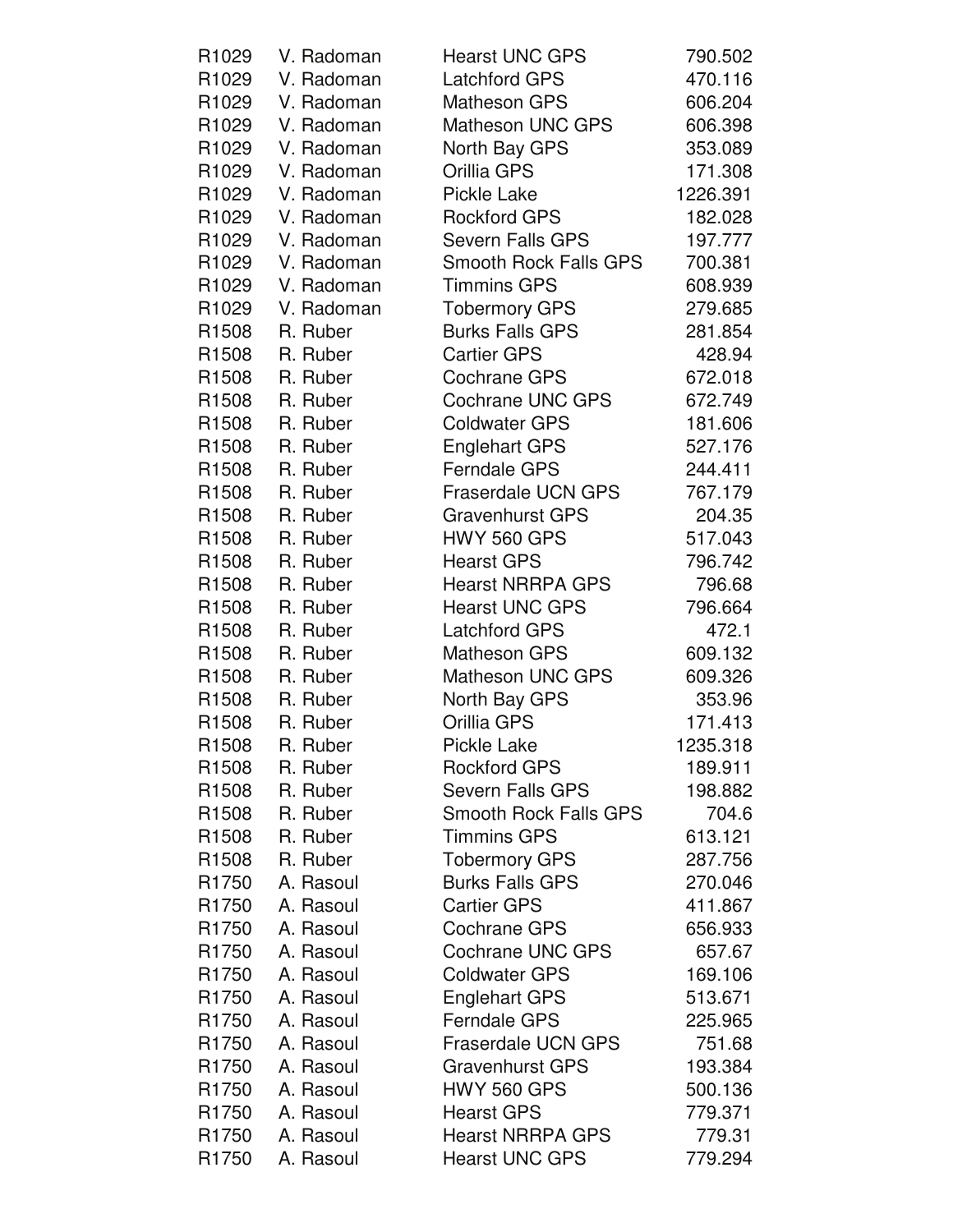| R <sub>1750</sub> | A. Rasoul | <b>Latchford GPS</b>         | 458.706  |
|-------------------|-----------|------------------------------|----------|
| R1750             | A. Rasoul | Matheson GPS                 | 594.706  |
| R1750             | A. Rasoul | <b>Matheson UNC GPS</b>      | 594.901  |
| R1750             | A. Rasoul | North Bay GPS                | 341.883  |
| R1750             | A. Rasoul | Orillia GPS                  | 160.374  |
| R1750             | A. Rasoul | <b>Pickle Lake</b>           | 1216.374 |
| R1750             | A. Rasoul | <b>Rockford GPS</b>          | 171.376  |
| R <sub>1750</sub> | A. Rasoul | <b>Severn Falls GPS</b>      | 186.565  |
| R1750             | A. Rasoul | <b>Smooth Rock Falls GPS</b> | 688.885  |
| R1750             | A. Rasoul | <b>Timmins GPS</b>           | 597.44   |
| R1750             | A. Rasoul | <b>Tobermory GPS</b>         | 269.146  |
| RHC61             | M. Racz   | <b>Burks Falls GPS</b>       | 265.813  |
| RHC61             | M. Racz   | <b>Cartier GPS</b>           | 407.379  |
| RHC61             | M. Racz   | <b>Cochrane GPS</b>          | 652.439  |
| RHC61             | M. Racz   | Cochrane UNC GPS             | 653.177  |
| RHC61             | M. Racz   | <b>Coldwater GPS</b>         | 164.827  |
| RHC61             | M. Racz   | <b>Englehart GPS</b>         | 509.267  |
| RHC61             | M. Racz   | <b>Ferndale GPS</b>          | 221.653  |
| RHC61             | M. Racz   | <b>Fraserdale UCN GPS</b>    | 747.174  |
| RHC61             | M. Racz   | <b>Gravenhurst GPS</b>       | 189.268  |
| RHC61             | M. Racz   | <b>HWY 560 GPS</b>           | 495.64   |
| RHC61             | M. Racz   | <b>Hearst GPS</b>            | 774.905  |
| RHC61             | M. Racz   | <b>Hearst NRRPA GPS</b>      | 774.844  |
| RHC61             | M. Racz   | <b>Hearst UNC GPS</b>        | 774.828  |
| RHC61             | M. Racz   | <b>Latchford GPS</b>         | 454.312  |
| RHC61             | M. Racz   | <b>Matheson GPS</b>          | 590.242  |
| RHC61             | M. Racz   | <b>Matheson UNC GPS</b>      | 590.437  |
| RHC61             | M. Racz   | North Bay GPS                | 337.612  |
| RHC61             | M. Racz   | Orillia GPS                  | 156.267  |
| RHC61             | M. Racz   | <b>Pickle Lake</b>           | 1212.269 |
| RHC61             | M. Racz   | <b>Rockford GPS</b>          | 167.086  |
| RHC61             | M. Racz   | <b>Severn Falls GPS</b>      | 182.299  |
| RHC61             | M. Racz   | Smooth Rock Falls GPS        | 684.376  |
| RHC61             | M. Racz   | <b>Timmins GPS</b>           | 592.932  |
| RHC61             | M. Racz   | <b>Tobermory GPS</b>         | 264.885  |
| S0236             | G. Schuur | <b>Burks Falls GPS</b>       | 301.508  |
| S0236             | G. Schuur | <b>Cartier GPS</b>           | 440.111  |
| S0236             | G. Schuur | <b>Cochrane GPS</b>          | 687.213  |
| S0236             | G. Schuur | Cochrane UNC GPS             | 687.954  |
| S0236             | G. Schuur | <b>Coldwater GPS</b>         | 200.537  |
| S0236             | G. Schuur | <b>Englehart GPS</b>         | 544.789  |
| S0236             | G. Schuur | <b>Ferndale GPS</b>          | 251.427  |
| S0236             | G. Schuur | <b>Fraserdale UCN GPS</b>    | 781.619  |
| S0236             | G. Schuur | <b>Gravenhurst GPS</b>       | 224.824  |
| S0236             | G. Schuur | <b>HWY 560 GPS</b>           | 528.57   |
| S0236             | G. Schuur | <b>Hearst GPS</b>            | 806.923  |
| S0236             | G. Schuur | <b>Hearst NRRPA GPS</b>      | 806.865  |
| S0236             | G. Schuur | <b>Hearst UNC GPS</b>        | 806.85   |
| S0236             | G. Schuur | <b>Latchford GPS</b>         | 489.869  |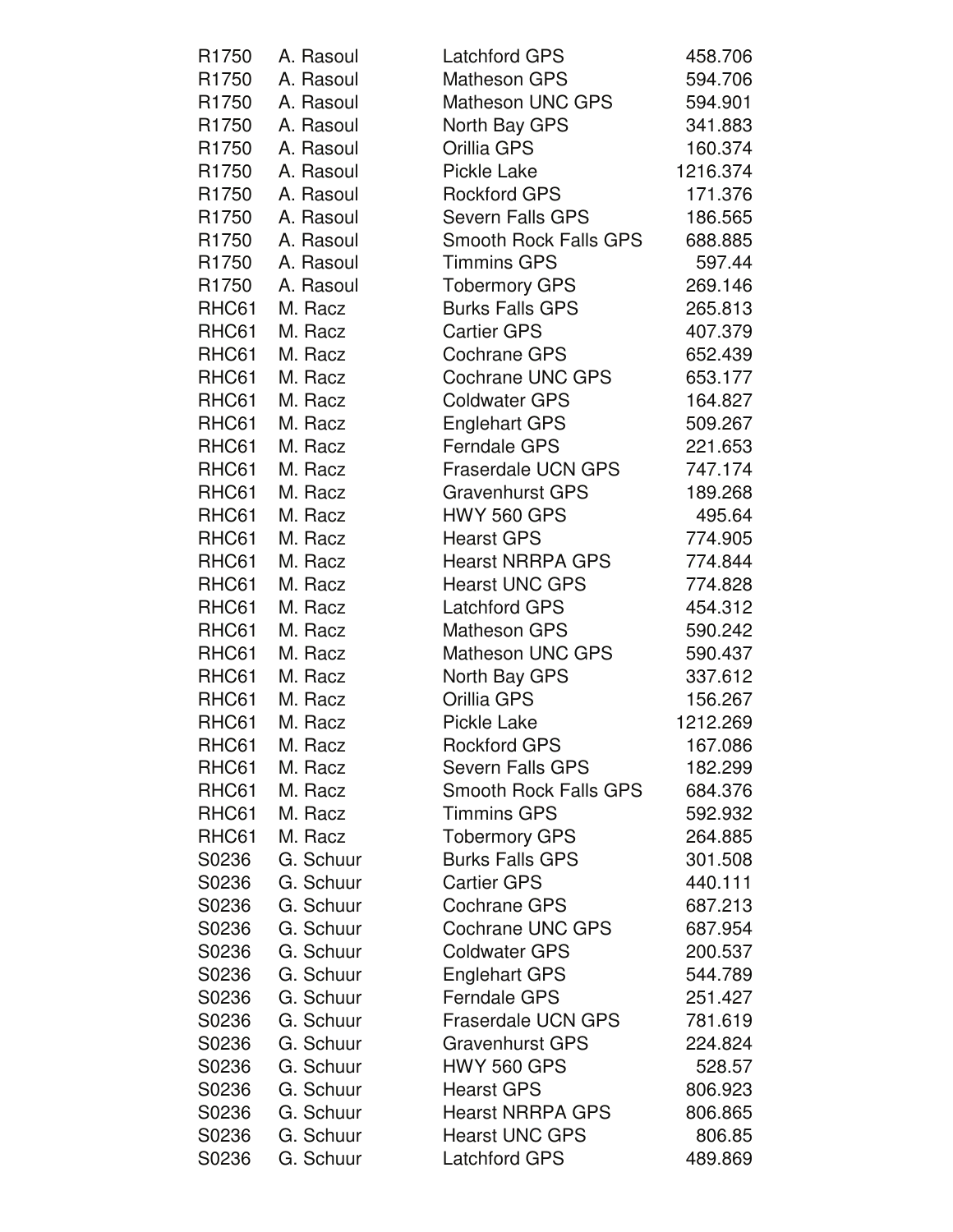| S0236 | G. Schuur         | <b>Matheson GPS</b>          | 625.41   |
|-------|-------------------|------------------------------|----------|
| S0236 | G. Schuur         | Matheson UNC GPS             | 625.604  |
| S0236 | G. Schuur         | North Bay GPS                | 373.321  |
| S0236 | G. Schuur         | Orillia GPS                  | 191.811  |
| S0236 | G. Schuur         | <b>Pickle Lake</b>           | 1238.525 |
| S0236 | G. Schuur         | <b>Rockford GPS</b>          | 196.793  |
| S0236 | G. Schuur         | <b>Severn Falls GPS</b>      | 218.007  |
| S0236 | G. Schuur         | <b>Smooth Rock Falls GPS</b> | 718.646  |
| S0236 | G. Schuur         | <b>Timmins GPS</b>           | 627.256  |
| S0236 | G. Schuur         | <b>Tobermory GPS</b>         | 293.839  |
|       | S1022 P. Stefanik | <b>Burks Falls GPS</b>       |          |
|       | S1022 P. Stefanik | <b>Cartier GPS</b>           |          |
|       | S1022 P. Stefanik | <b>Cochrane GPS</b>          |          |
|       | S1022 P. Stefanik | <b>Cochrane UNC GPS</b>      |          |
|       | S1022 P. Stefanik | <b>Coldwater GPS</b>         |          |
|       | S1022 P. Stefanik | <b>Englehart GPS</b>         |          |
|       | S1022 P. Stefanik | <b>Ferndale GPS</b>          |          |
|       | S1022 P. Stefanik | <b>Fraserdale UCN GPS</b>    |          |
|       | S1022 P. Stefanik | <b>Gravenhurst GPS</b>       |          |
|       | S1022 P. Stefanik | <b>HWY 560 GPS</b>           |          |
|       | S1022 P. Stefanik | <b>Hearst GPS</b>            |          |
|       | S1022 P. Stefanik | <b>Hearst NRRPA GPS</b>      |          |
|       | S1022 P. Stefanik | <b>Hearst UNC GPS</b>        |          |
|       | S1022 P. Stefanik | <b>Latchford GPS</b>         |          |
|       | S1022 P. Stefanik | <b>Matheson GPS</b>          |          |
| S1022 | P. Stefanik       | <b>Matheson UNC GPS</b>      |          |
|       | S1022 P. Stefanik | North Bay GPS                |          |
|       | S1022 P. Stefanik | Orillia GPS                  |          |
|       | S1022 P. Stefanik | <b>Pickle Lake</b>           |          |
|       | S1022 P. Stefanik | <b>Rockford GPS</b>          |          |
| S1022 | P. Stefanik       | Severn Falls GPS             |          |
| S1022 | P. Stefanik       | <b>Smooth Rock Falls GPS</b> |          |
| S1022 | P. Stefanik       | <b>Timmins GPS</b>           |          |
| S1022 | P. Stefanik       | <b>Tobermory GPS</b>         |          |
| S1201 | J.M. Sousa        | <b>Burks Falls GPS</b>       | 263.6    |
| S1201 | J.M. Sousa        | <b>Cartier GPS</b>           | 406.17   |
| S1201 | J.M. Sousa        | <b>Cochrane GPS</b>          | 650.761  |
| S1201 | J.M. Sousa        | <b>Cochrane UNC GPS</b>      | 651.497  |
| S1201 | J.M. Sousa        | <b>Coldwater GPS</b>         | 162.671  |
| S1201 | J.M. Sousa        | <b>Englehart GPS</b>         | 507.31   |
| S1201 | J.M. Sousa        | <b>Ferndale GPS</b>          | 220.983  |
| S1201 | J.M. Sousa        | <b>Fraserdale UCN GPS</b>    | 745.582  |
| S1201 | J.M. Sousa        | <b>Gravenhurst GPS</b>       | 186.938  |
| S1201 | J.M. Sousa        | <b>HWY 560 GPS</b>           | 494.386  |
| S1201 | J.M. Sousa        | <b>Hearst GPS</b>            | 773.796  |
| S1201 | J.M. Sousa        | <b>Hearst NRRPA GPS</b>      | 773.735  |
| S1201 | J.M. Sousa        | <b>Hearst UNC GPS</b>        | 773.719  |
| S1201 | J.M. Sousa        | <b>Latchford GPS</b>         | 452.335  |
| S1201 | J.M. Sousa        | <b>Matheson GPS</b>          | 588.44   |
|       |                   |                              |          |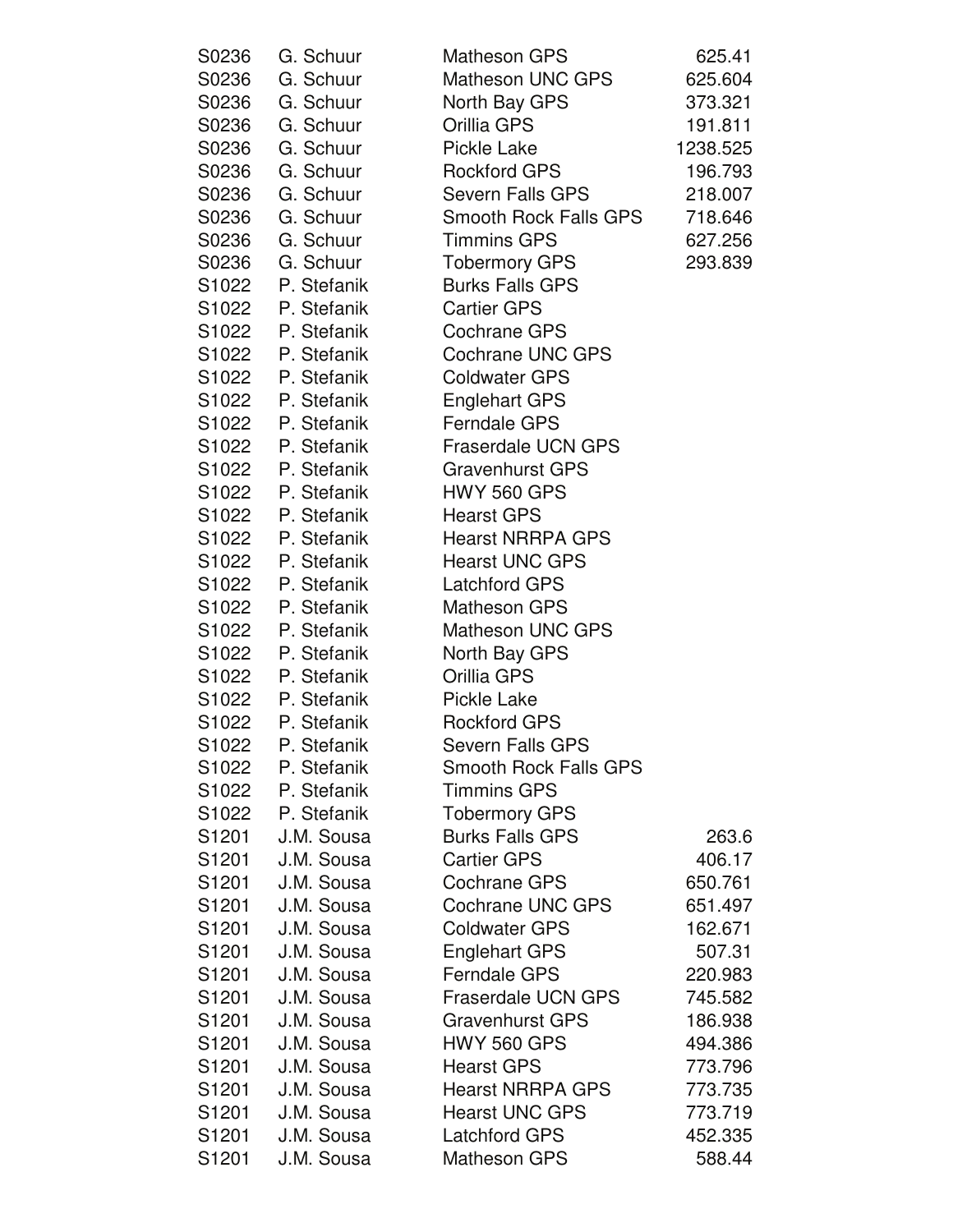| S1201 | J.M. Sousa | <b>Matheson UNC GPS</b>      | 588.634  |
|-------|------------|------------------------------|----------|
| S1201 | J.M. Sousa | North Bay GPS                | 335.444  |
| S1201 | J.M. Sousa | Orillia GPS                  | 153.93   |
| S1201 | J.M. Sousa | Pickle Lake                  | 1211.936 |
| S1201 | J.M. Sousa | <b>Rockford GPS</b>          | 166.468  |
| S1201 | J.M. Sousa | Severn Falls GPS             | 180.126  |
| S1201 | J.M. Sousa | <b>Smooth Rock Falls GPS</b> | 682.828  |
| S1201 | J.M. Sousa | <b>Timmins GPS</b>           | 591.374  |
| S1201 | J.M. Sousa | <b>Tobermory GPS</b>         | 264.31   |
| S1390 | D. Silvano | <b>Burks Falls GPS</b>       | 272.725  |
| S1390 | D. Silvano | <b>Cartier GPS</b>           | 411.131  |
| S1390 | D. Silvano | <b>Cochrane GPS</b>          | 657.625  |
| S1390 | D. Silvano | <b>Cochrane UNC GPS</b>      | 658.366  |
| S1390 | D. Silvano | <b>Coldwater GPS</b>         | 171.613  |
| S1390 | D. Silvano | <b>Englehart GPS</b>         | 515.34   |
| S1390 | D. Silvano | <b>Ferndale GPS</b>          | 223.826  |
| S1390 | D. Silvano | <b>Fraserdale UCN GPS</b>    | 752.084  |
| S1390 | D. Silvano | <b>Gravenhurst GPS</b>       | 196.567  |
| S1390 | D. Silvano | <b>HWY 560 GPS</b>           | 499.518  |
| S1390 | D. Silvano | <b>Hearst GPS</b>            | 778.294  |
| S1390 | D. Silvano | <b>Hearst NRRPA GPS</b>      | 778.235  |
| S1390 | D. Silvano | <b>Hearst UNC GPS</b>        | 778.219  |
| S1390 | D. Silvano | <b>Latchford GPS</b>         | 460.454  |
| S1390 | D. Silvano | <b>Matheson GPS</b>          | 595.823  |
| S1390 | D. Silvano | <b>Matheson UNC GPS</b>      | 596.017  |
| S1390 | D. Silvano | North Bay GPS                | 344.371  |
| S1390 | D. Silvano | Orillia GPS                  | 163.606  |
| S1390 | D. Silvano | Pickle Lake                  | 1213.204 |
| S1390 | D. Silvano | <b>Rockford GPS</b>          | 169.166  |
| S1390 | D. Silvano | <b>Severn Falls GPS</b>      | 189.122  |
| S1390 | D. Silvano | <b>Smooth Rock Falls GPS</b> | 689.149  |
| S1390 | D. Silvano | <b>Timmins GPS</b>           | 597.744  |
| S1390 | D. Silvano | <b>Tobermory GPS</b>         | 266.725  |
| SHC62 | J. Spurr   | <b>Burks Falls GPS</b>       | 270.32   |
| SHC62 | J. Spurr   | <b>Cartier GPS</b>           | 411.829  |
| SHC62 | J. Spurr   | <b>Cochrane GPS</b>          | 657.03   |
| SHC62 | J. Spurr   | <b>Cochrane UNC GPS</b>      | 657.767  |
| SHC62 | J. Spurr   | <b>Coldwater GPS</b>         | 169.36   |
| SHC62 | J. Spurr   | <b>Englehart GPS</b>         | 513.857  |
| SHC62 | J. Spurr   | <b>Ferndale GPS</b>          | 225.792  |
| SHC62 | J. Spurr   | <b>Fraserdale UCN GPS</b>    | 751.75   |
| SHC62 | J. Spurr   | <b>Gravenhurst GPS</b>       | 193.702  |
| SHC62 | J. Spurr   | <b>HWY 560 GPS</b>           | 500.11   |
| SHC62 | J. Spurr   | <b>Hearst GPS</b>            | 779.304  |
| SHC62 | J. Spurr   | <b>Hearst NRRPA GPS</b>      | 779.243  |
| SHC62 | J. Spurr   | <b>Hearst UNC GPS</b>        | 779.227  |
| SHC62 | J. Spurr   | <b>Latchford GPS</b>         | 458.899  |
| SHC62 | J. Spurr   | <b>Matheson GPS</b>          | 594.842  |
| SHC62 | J. Spurr   | <b>Matheson UNC GPS</b>      | 595.036  |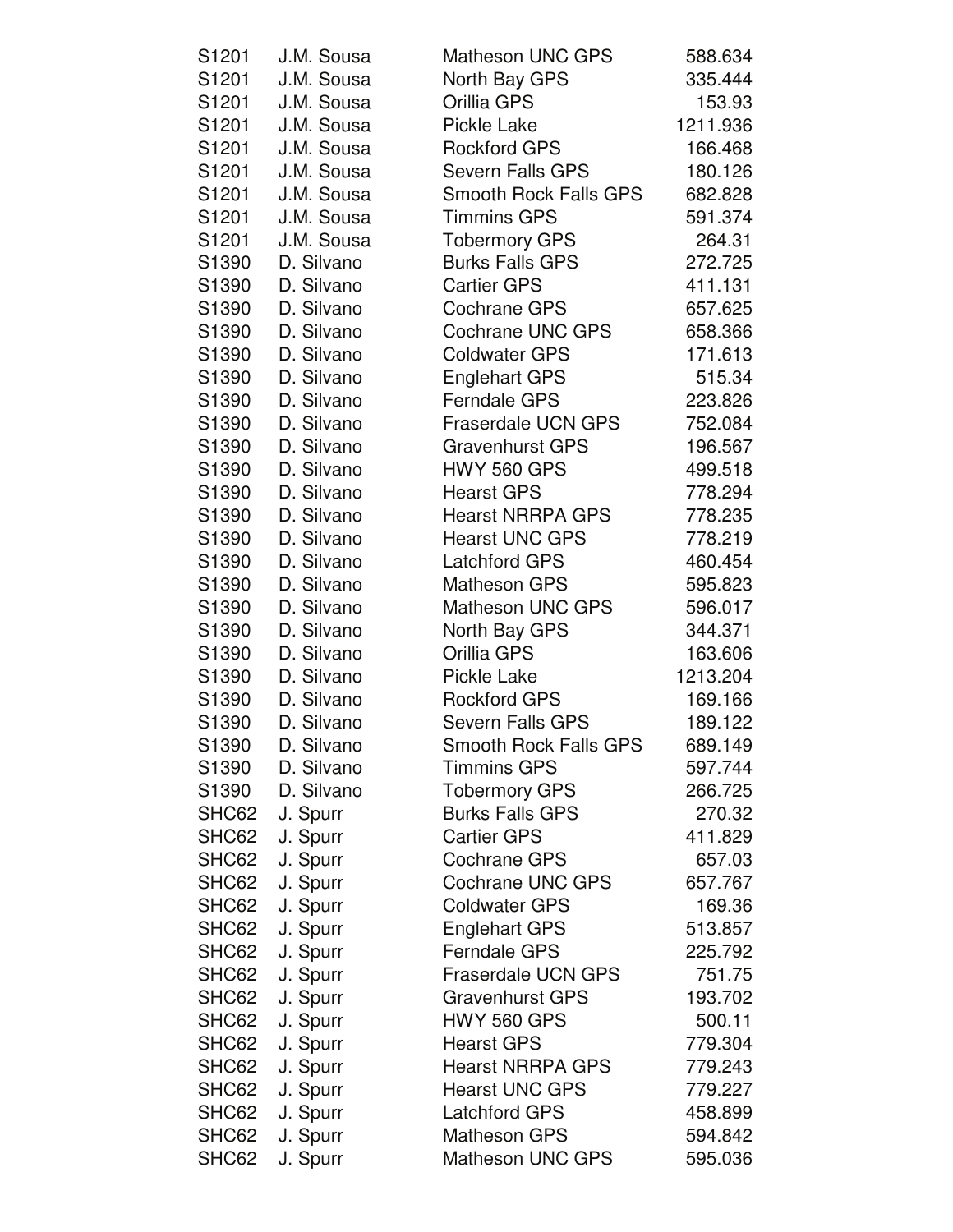| SHC62 | J. Spurr         | North Bay GPS                | 342.142  |
|-------|------------------|------------------------------|----------|
| SHC62 | J. Spurr         | Orillia GPS                  | 160.695  |
| SHC62 | J. Spurr         | <b>Pickle Lake</b>           | 1216.112 |
| SHC62 | J. Spurr         | <b>Rockford GPS</b>          | 171.193  |
| SHC62 | J. Spurr         | <b>Severn Falls GPS</b>      | 186.825  |
| SHC62 | J. Spurr         | <b>Smooth Rock Falls GPS</b> | 688.942  |
| SHC62 | J. Spurr         | <b>Timmins GPS</b>           | 597.501  |
| SHC62 | J. Spurr         | <b>Tobermory GPS</b>         | 268.948  |
| SHC63 | W. Schwoob       | <b>Burks Falls GPS</b>       | 281.558  |
| SHC63 | W. Schwoob       | <b>Cartier GPS</b>           | 429.85   |
| SHC63 | W. Schwoob       | <b>Cochrane GPS</b>          | 672.369  |
| SHC63 | W. Schwoob       | <b>Cochrane UNC GPS</b>      | 673.099  |
| SHC63 | W. Schwoob       | <b>Coldwater GPS</b>         | 181.496  |
|       | SHC63 W. Schwoob | <b>Englehart GPS</b>         | 527.177  |
| SHC63 | W. Schwoob       | <b>Ferndale GPS</b>          | 245.853  |
| SHC63 | W. Schwoob       | <b>Fraserdale UCN GPS</b>    | 767.629  |
| SHC63 | W. Schwoob       | <b>Gravenhurst GPS</b>       | 203.935  |
|       | SHC63 W. Schwoob | <b>HWY 560 GPS</b>           | 517.895  |
|       | SHC63 W. Schwoob | <b>Hearst GPS</b>            | 797.732  |
| SHC63 | W. Schwoob       | <b>Hearst NRRPA GPS</b>      | 797.669  |
| SHC63 | W. Schwoob       | <b>Hearst UNC GPS</b>        | 797.653  |
| SHC63 | W. Schwoob       | <b>Latchford GPS</b>         | 472.084  |
| SHC63 | W. Schwoob       | <b>Matheson GPS</b>          | 609.331  |
| SHC63 | W. Schwoob       | <b>Matheson UNC GPS</b>      | 609.525  |
| SHC63 | W. Schwoob       |                              |          |
|       | W. Schwoob       | North Bay GPS                | 353.696  |
| SHC63 |                  | Orillia GPS                  | 171.038  |
|       | SHC63 W. Schwoob | <b>Pickle Lake</b>           | 1237.025 |
| SHC63 | W. Schwoob       | <b>Rockford GPS</b>          | 191.407  |
| SHC63 | W. Schwoob       | <b>Severn Falls GPS</b>      | 198.722  |
| SHC63 | W. Schwoob       | <b>Smooth Rock Falls GPS</b> | 705.107  |
| SHC63 | W. Schwoob       | <b>Timmins GPS</b>           | 613.624  |
| SHC63 | W. Schwoob       | <b>Tobermory GPS</b>         | 289.273  |
| T1023 | P. Tavares       | <b>Burks Falls GPS</b>       | 269.409  |
| T1023 | P. Tavares       | <b>Cartier GPS</b>           | 418.745  |
| T1023 | P. Tavares       | <b>Cochrane GPS</b>          | 660.506  |
| T1023 | P. Tavares       | <b>Cochrane UNC GPS</b>      | 661.234  |
| T1023 | P. Tavares       | <b>Coldwater GPS</b>         | 169.373  |
| T1023 | P. Tavares       | <b>Englehart GPS</b>         | 515.087  |
| T1023 | P. Tavares       | <b>Ferndale GPS</b>          | 236.013  |
| T1023 | P. Tavares       | <b>Fraserdale UCN GPS</b>    | 755.861  |
| T1023 | P. Tavares       | <b>Gravenhurst GPS</b>       | 191.796  |
| T1023 | P. Tavares       | <b>HWY 560 GPS</b>           | 506.682  |
| T1023 | P. Tavares       | <b>Hearst GPS</b>            | 786.751  |
| T1023 | P. Tavares       | <b>Hearst NRRPA GPS</b>      | 786.688  |
| T1023 | P. Tavares       | <b>Hearst UNC GPS</b>        | 786.671  |
| T1023 | P. Tavares       | <b>Latchford GPS</b>         | 459.986  |
| T1023 | P. Tavares       | <b>Matheson GPS</b>          | 597.348  |
| T1023 | P. Tavares       | Matheson UNC GPS             | 597.542  |
| T1023 | P. Tavares       | North Bay GPS                | 341.547  |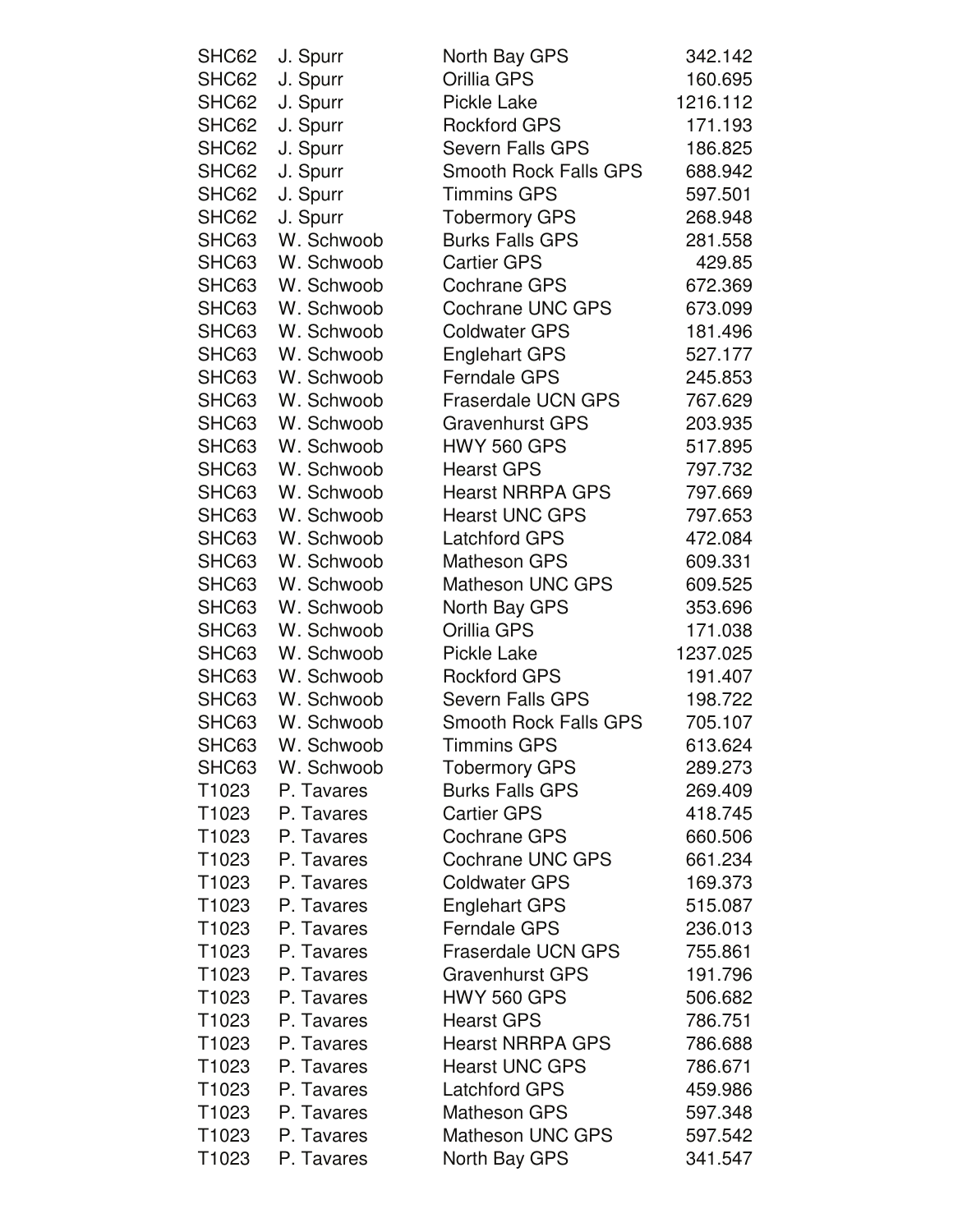| T1023             | P. Tavares       | Orillia GPS                  | 158.893  |
|-------------------|------------------|------------------------------|----------|
| T1023             | P. Tavares       | <b>Pickle Lake</b>           | 1227.874 |
| T1023             | P. Tavares       | <b>Rockford GPS</b>          | 181.768  |
| T1023             | P. Tavares       | <b>Severn Falls GPS</b>      | 186.587  |
| T1023             | P. Tavares       | <b>Smooth Rock Falls GPS</b> | 693.404  |
| T <sub>1023</sub> | P. Tavares       | <b>Timmins GPS</b>           | 601.917  |
| T1023             | P. Tavares       | <b>Tobermory GPS</b>         | 279.629  |
| T1024             | <b>B.</b> Taylor | <b>Burks Falls GPS</b>       | 280.936  |
| T1024             | <b>B.</b> Taylor | <b>Cartier GPS</b>           | 425.142  |
| T1024             | <b>B.</b> Taylor | <b>Cochrane GPS</b>          | 669.471  |
| T1024             | <b>B.</b> Taylor | <b>Cochrane UNC GPS</b>      | 670.206  |
| T1024             | <b>B.</b> Taylor | <b>Coldwater GPS</b>         | 180.305  |
| T1024             | <b>B.</b> Taylor | <b>Englehart GPS</b>         | 525.473  |
| T1024             | <b>B.</b> Taylor | <b>Ferndale GPS</b>          | 239.497  |
| T1024             | <b>B.</b> Taylor | Fraserdale UCN GPS           | 764.395  |
| T1024             | <b>B.</b> Taylor | <b>Gravenhurst GPS</b>       | 203.775  |
| T1024             | <b>B.</b> Taylor | <b>HWY 560 GPS</b>           | 513.363  |
| T1024             | <b>B.</b> Taylor | <b>Hearst GPS</b>            | 792.738  |
| T1024             | <b>B.</b> Taylor | <b>Hearst NRRPA GPS</b>      | 792.677  |
| T1024             | <b>B.</b> Taylor | <b>Hearst UNC GPS</b>        | 792.661  |
| T1024             | <b>B.</b> Taylor | <b>Latchford GPS</b>         | 470.448  |
| T1024             | <b>B.</b> Taylor | <b>Matheson GPS</b>          | 606.949  |
| T1024             | <b>B.</b> Taylor | <b>Matheson UNC GPS</b>      | 607.143  |
| T1024             | <b>B.</b> Taylor | North Bay GPS                | 352.936  |
| T1024             | <b>B.</b> Taylor | Orillia GPS                  | 170.776  |
| T1024             | <b>B.</b> Taylor | <b>Pickle Lake</b>           | 1229.798 |
| T1024             | <b>B.</b> Taylor | <b>Rockford GPS</b>          | 184.907  |
| T1024             | <b>B.</b> Taylor | Severn Falls GPS             | 197.681  |
| T1024             | <b>B.</b> Taylor | Smooth Rock Falls GPS        | 701.686  |
| T1024             | <b>B.</b> Taylor | <b>Timmins GPS</b>           | 610.224  |
| T1024             | <b>B.</b> Taylor | <b>Tobermory GPS</b>         | 282.672  |
| V <sub>1027</sub> | R. Vanzanten     | <b>Burks Falls GPS</b>       | 269.825  |
| V <sub>1027</sub> | R. Vanzanten     | <b>Cartier GPS</b>           | 426.816  |
| V <sub>1027</sub> | R. Vanzanten     | <b>Cochrane GPS</b>          | 664.744  |
| V <sub>1027</sub> | R. Vanzanten     | <b>Cochrane UNC GPS</b>      | 665.461  |
| V <sub>1027</sub> | R. Vanzanten     | <b>Coldwater GPS</b>         | 171.546  |
| V <sub>1027</sub> | R. Vanzanten     | <b>Englehart GPS</b>         | 517.122  |
| V <sub>1027</sub> | R. Vanzanten     | <b>Ferndale GPS</b>          | 247.849  |
| V <sub>1027</sub> | R. Vanzanten     | <b>Fraserdale UCN GPS</b>    | 760.695  |
| V1027             | R. Vanzanten     | <b>Gravenhurst GPS</b>       | 191.697  |
| V1027             | R. Vanzanten     | <b>HWY 560 GPS</b>           | 514.277  |
| V <sub>1027</sub> | R. Vanzanten     | <b>Hearst GPS</b>            | 795.037  |
| V <sub>1027</sub> | R. Vanzanten     | <b>Hearst NRRPA GPS</b>      | 794.97   |
| V <sub>1027</sub> | R. Vanzanten     | <b>Hearst UNC GPS</b>        | 794.952  |
| V <sub>1027</sub> | R. Vanzanten     | <b>Latchford GPS</b>         | 461.956  |
| V <sub>1027</sub> | R. Vanzanten     | <b>Matheson GPS</b>          | 600.626  |
| V <sub>1027</sub> | R. Vanzanten     | <b>Matheson UNC GPS</b>      | 600.819  |
| V <sub>1027</sub> | R. Vanzanten     | North Bay GPS                | 342.017  |
| V1027             | R. Vanzanten     | Orillia GPS                  | 159.292  |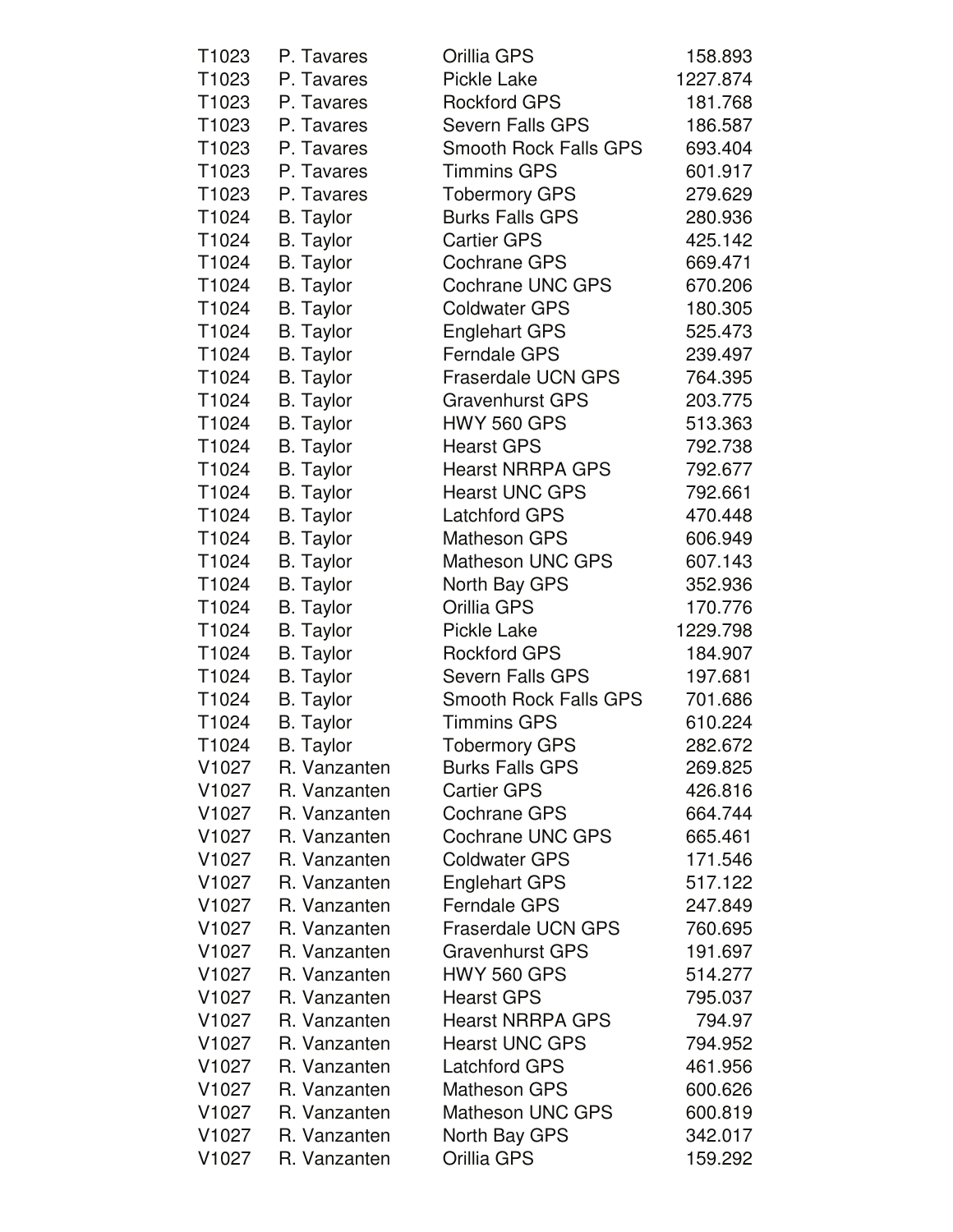| V <sub>1027</sub> | R. Vanzanten      | <b>Pickle Lake</b>           | 1240.505 |
|-------------------|-------------------|------------------------------|----------|
| V1027             | R. Vanzanten      | <b>Rockford GPS</b>          | 194.212  |
| V1027             | R. Vanzanten      | <b>Severn Falls GPS</b>      | 188.306  |
| V1027             | R. Vanzanten      | <b>Smooth Rock Falls GPS</b> | 698.644  |
| V1027             | R. Vanzanten      | <b>Timmins GPS</b>           | 607.184  |
| V1027             | R. Vanzanten      | <b>Tobermory GPS</b>         | 291.762  |
| WHC45             | S. Williams       | <b>Burks Falls GPS</b>       | 270.716  |
| WHC45             | S. Williams       | <b>Cartier GPS</b>           | 431.758  |
| WHC45             | S. Williams       | <b>Cochrane GPS</b>          | 667.429  |
| WHC45             | S. Williams       | <b>Cochrane UNC GPS</b>      | 668.141  |
| WHC45             | S. Williams       | <b>Coldwater GPS</b>         | 173.766  |
| WHC45             | S. Williams       | <b>Englehart GPS</b>         | 518.637  |
| WHC45             | S. Williams       | <b>Ferndale GPS</b>          | 255.013  |
| WHC45             | S. Williams       | <b>Fraserdale UCN GPS</b>    | 763.686  |
| WHC45             | S. Williams       | <b>Gravenhurst GPS</b>       | 192.545  |
| WHC45             | S. Williams       | <b>HWY 560 GPS</b>           | 518.901  |
| WHC45             | S. Williams       | <b>Hearst GPS</b>            | 799.952  |
|                   | WHC45 S. Williams | <b>Hearst NRRPA GPS</b>      | 799.884  |
| WHC45             | S. Williams       | <b>Hearst UNC GPS</b>        | 799.866  |
|                   | WHC45 S. Williams | Latchford GPS                | 463.471  |
| WHC45             | S. Williams       | <b>Matheson GPS</b>          | 602.798  |
| WHC45             | S. Williams       | <b>Matheson UNC GPS</b>      | 602.991  |
| WHC45             | S. Williams       | North Bay GPS                | 342.809  |
| WHC45             | S. Williams       | Orillia GPS                  | 160.594  |
| WHC45             | S. Williams       | <b>Pickle Lake</b>           | 1247.791 |
| WHC45             | S. Williams       | <b>Rockford GPS</b>          | 201.795  |
| WHC45             | S. Williams       | <b>Severn Falls GPS</b>      | 190.19   |
| WHC45             | S. Williams       | <b>Smooth Rock Falls GPS</b> | 701.881  |
|                   | WHC45 S. Williams | <b>Timmins GPS</b>           | 610.469  |
| WHC45             | S. Williams       | <b>Tobermory GPS</b>         | 299.025  |
|                   | Z1030 J. Zapora   | <b>Burks Falls GPS</b>       | 269.215  |
| Z <sub>1030</sub> | J. Zapora         | <b>Cartier GPS</b>           | 410.294  |
| Z <sub>1030</sub> | J. Zapora         | <b>Cochrane GPS</b>          | 655.641  |
| Z <sub>1030</sub> | J. Zapora         | <b>Cochrane UNC GPS</b>      | 656.379  |
| Z <sub>1030</sub> | J. Zapora         | <b>Coldwater GPS</b>         | 168.219  |
| Z1030             | J. Zapora         | <b>Englehart GPS</b>         | 512.596  |
| Z <sub>1030</sub> | J. Zapora         | <b>Ferndale GPS</b>          | 224.165  |
| Z1030             | J. Zapora         | <b>Fraserdale UCN GPS</b>    | 750.329  |
| Z <sub>1030</sub> | J. Zapora         | <b>Gravenhurst GPS</b>       | 192.684  |
| Z1030             | J. Zapora         | <b>HWY 560 GPS</b>           | 498.586  |
| Z <sub>1030</sub> | J. Zapora         | <b>Hearst GPS</b>            | 777.745  |
| Z <sub>1030</sub> | J. Zapora         | <b>Hearst NRRPA GPS</b>      | 777.684  |
| Z <sub>1030</sub> | J. Zapora         | <b>Hearst UNC GPS</b>        | 777.668  |
| Z1030             | J. Zapora         | <b>Latchford GPS</b>         | 457.648  |
| Z <sub>1030</sub> | J. Zapora         | <b>Matheson GPS</b>          | 593.505  |
| Z <sub>1030</sub> | J. Zapora         | <b>Matheson UNC GPS</b>      | 593.7    |
| Z <sub>1030</sub> | J. Zapora         | North Bay GPS                | 341.005  |
| Z <sub>1030</sub> | J. Zapora         | Orillia GPS                  | 159.683  |
| Z1030             | J. Zapora         | <b>Pickle Lake</b>           | 1214.458 |